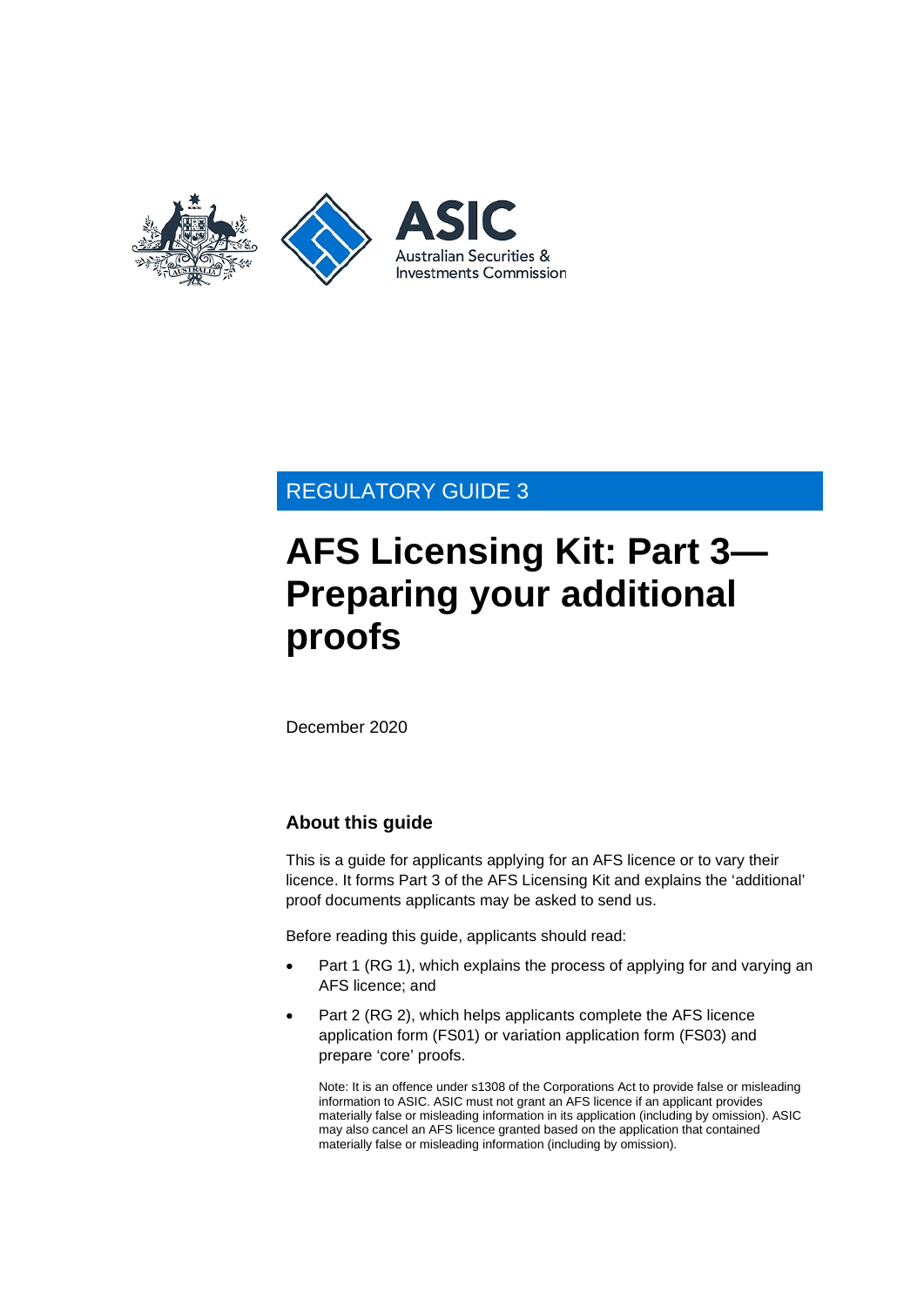#### **About ASIC regulatory documents**

In administering legislation ASIC issues the following types of regulatory documents.

**Consultation papers**: seek feedback from stakeholders on matters ASIC is considering, such as proposed relief or proposed regulatory guidance.

**Regulatory guides**: give guidance to regulated entities by:

- explaining when and how ASIC will exercise specific powers under legislation (primarily the Corporations Act)
- explaining how ASIC interprets the law
- describing the principles underlying ASIC's approach
- giving practical guidance (e.g. describing the steps of a process such as applying for a licence or giving practical examples of how regulated entities may decide to meet their obligations).

**Information sheets**: provide concise guidance on a specific process or compliance issue or an overview of detailed guidance.

**Reports**: describe ASIC compliance or relief activity or the results of a research project.

#### **Document history**

This guide was issued in December 2020 and is based on legislation and regulations as at the date of issue.

Previous versions:

- Superseded Regulatory Guide 3, reissued November 2007, January 2008, December 2009, May 2010, June 2012, June 2013, July 2015, September 2017 and April 2020
- Superseded AFS Licensing Kit Part 3, issued November 2005, rebadged as a regulatory guide July 2007

#### **Disclaimer**

This guide does not constitute legal advice. We encourage you to seek your own professional advice to find out how the Corporations Act and other applicable laws apply to you, as it is your responsibility to determine your obligations.

Examples in this guide are purely for illustration; they are not exhaustive and are not intended to impose or imply particular rules or requirements.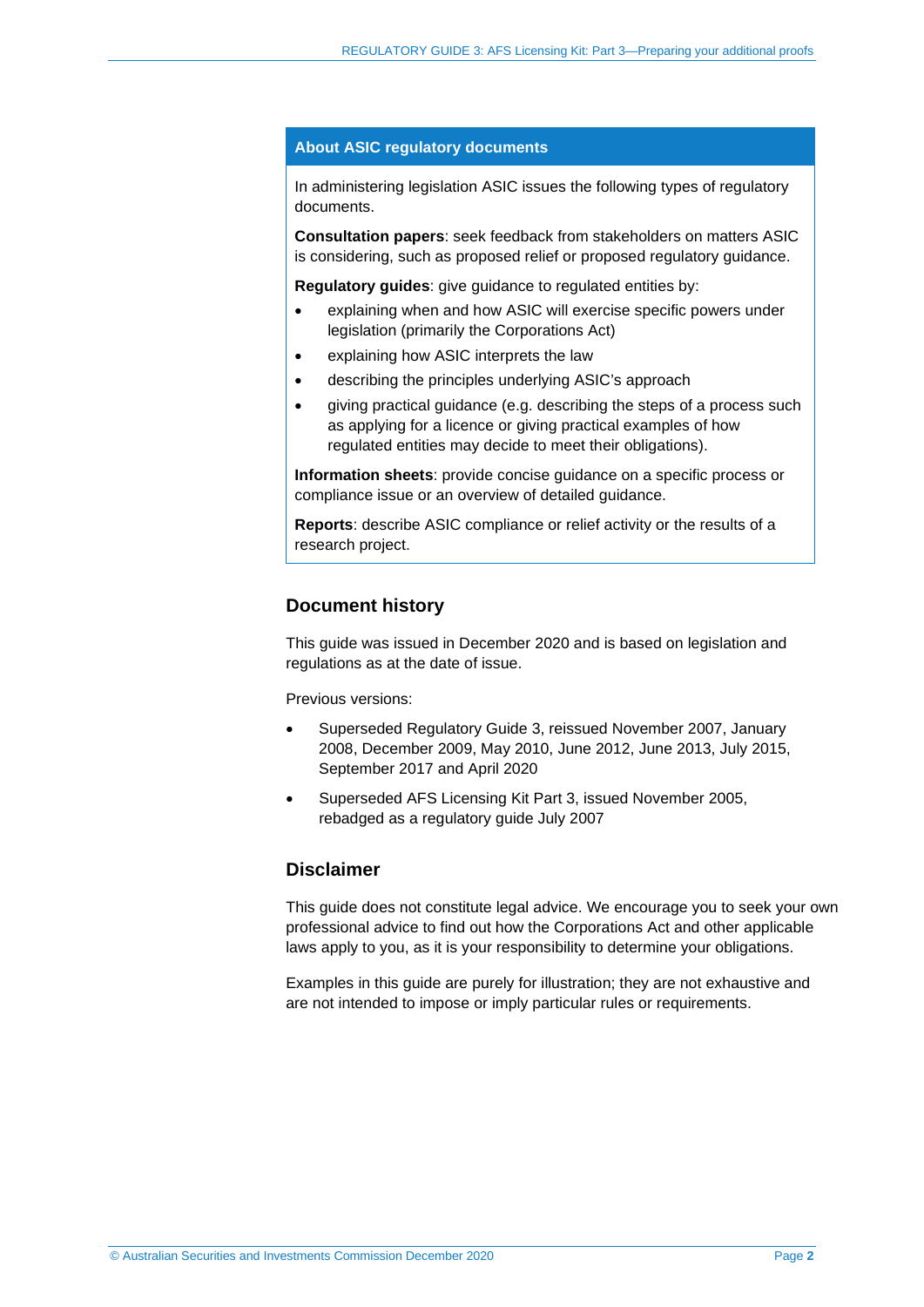# **Contents**

| A |                                                               |  |
|---|---------------------------------------------------------------|--|
|   |                                                               |  |
|   | A4 proof: Miscellaneous Financial Facility Statement 6        |  |
|   |                                                               |  |
|   |                                                               |  |
| В | B2 proof: Development Program for Responsible Managers 8      |  |
|   |                                                               |  |
|   |                                                               |  |
|   |                                                               |  |
|   | B3 proof: Arrangements for Managing Conflicts of Interests 9  |  |
|   |                                                               |  |
|   | B4 proof: Program for Monitoring, Supervision and Training of |  |
|   | B5 proof: Human Resources Capacity Statement 12               |  |
|   | B5 proof: Information Technology Capacity Statement 13        |  |
|   | B6 proof: Dispute Resolution System Statement  13             |  |
|   | B7 proof: Risk Management System Statement 14                 |  |
|   | B8 proof: Compensation Capacity Statement  16                 |  |
|   |                                                               |  |
|   |                                                               |  |
| C |                                                               |  |
|   | C1 proof: Custodial/Depository Service Statement  18          |  |
|   |                                                               |  |
|   | C1 proof: Funds Under Management/Custody Statement  19        |  |
|   |                                                               |  |
|   | C1 proof: Product/Service Distribution Statement 19           |  |
|   | C2 proof: Scheme Operating Capacity Statement  19             |  |
|   |                                                               |  |
|   |                                                               |  |
|   | C2 proof: Product Distribution Channel Report  21             |  |
|   |                                                               |  |
|   |                                                               |  |
|   | C5 proof: Foreign Exchange Operating Statement  24            |  |
|   |                                                               |  |
|   |                                                               |  |
|   | C8 proof: Underwriting Agency Capacity Statement  26          |  |
|   |                                                               |  |
|   | C10 proof: Margin Lending Facilities Provider Statement 27    |  |
|   |                                                               |  |
|   | C12 proof: Insurance Claims Handling and Settling Service     |  |
|   |                                                               |  |
|   |                                                               |  |
|   |                                                               |  |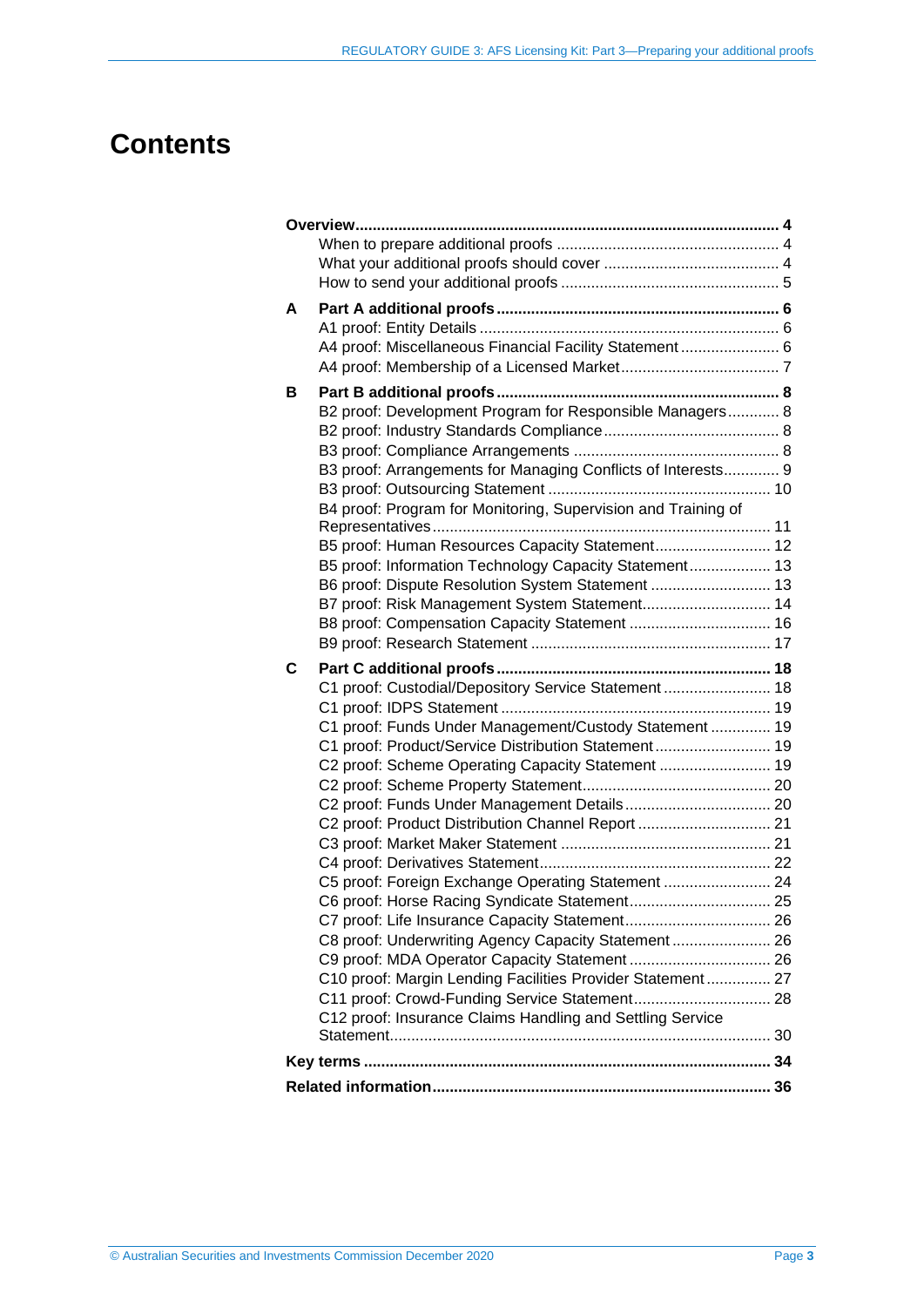# <span id="page-3-0"></span>**Overview**

#### **Key points**

In some cases, we might ask you to send us additional proofs before we can complete our assessment of your application: see [RG](#page-3-3) 3.1.

If you need to prepare additional proofs we will contact you during the assessment stage and let you know exactly which ones to prepare: see RG [3.2–](#page-3-4)[RG](#page-3-5) 3.3.

This guide explains in detail the information we expect to see in the various additional proofs: see [RG](#page-3-6) 3.4[–RG](#page-4-1) 3.9.

# <span id="page-3-3"></span><span id="page-3-1"></span>**When to prepare additional proofs**

- RG 3.1 In some cases, we might ask you to send us additional proofs before we can complete our assessment of your application. How many and which ones we ask for (if any) will depend on the complexity of the services and products you have applied for, as well as our analysis of your business and the market you propose to operate in.
- <span id="page-3-4"></span>RG 3.2 If you need to prepare additional proofs we will contact you during the assessment stage and let you know exactly which ones to prepare. These will usually be one or more of the non-core proofs listed in Part E of your application print-out. However, we may need to ask you for others not listed on your print-out if, for example, you haven't selected your authorisations correctly.
- <span id="page-3-5"></span>RG 3.3 If we ask you to send us additional proofs, you will need to make sure we receive them **within 10 business days** of our request.

## <span id="page-3-6"></span><span id="page-3-2"></span>**What your additional proofs should cover**

- RG 3.4 This guide explains in detail the information we expect to see in the various additional proofs. If you have to provide any additional proofs, you should make sure they specifically cover this information. For example, if you are asked to provide an additional proof relating to your internal procedures (e.g. a B3 Compliance Arrangements proof or a B7 Risk Management System Statement), don't just send us a copy of your internal manuals—your proof must address the specific issues described in this guide.
- RG 3.5 Your additional proofs must also be tailored to your business. For example, if you are part of a corporate group, your proofs should cover your specific Australian financial services (AFS) licensee obligations, as distinct from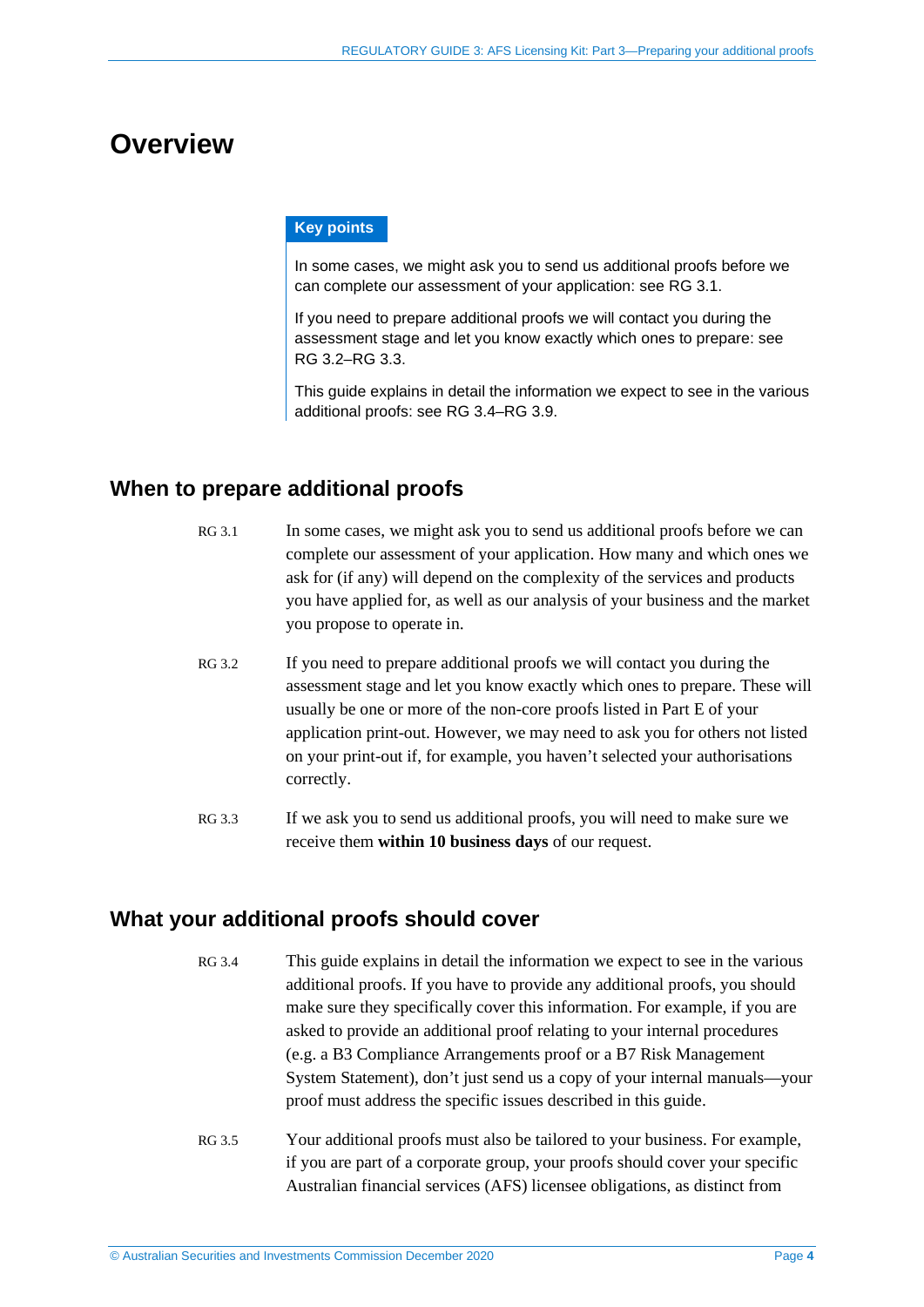being standardised proofs generally relating to licensees within your corporate group. If you provide generic or outdated proof documents, this will delay the processing of your licence application or we may not even accept them.

RG 3.6 If you are applying to vary your AFS licence, any additional proofs you are asked to provide should cover **all** of the services and products you will be providing under your licence, not just those relating to the variation you are requesting.

### <span id="page-4-0"></span>**How to send your additional proofs**

- <span id="page-4-1"></span>RG 3.7 Each additional proof you send us should be labelled with the following information:
	- (a) your name;
	- (b) application number;
	- (c) document name and relevant number (e.g. 'B2 proof: Development Program for Responsible Managers');
	- (d) the date the proof was prepared;
	- (e) its status (if applicable) (e.g. 'Draft', 'Commercial-in-Confidence'); and
	- (f) the number of pages.
	- RG 3.8 If we require any additional information, we will contact you by letter, email or telephone during the assessment process.
	- RG 3.9 We'll scan paper proofs into our document imaging system and then destroy them.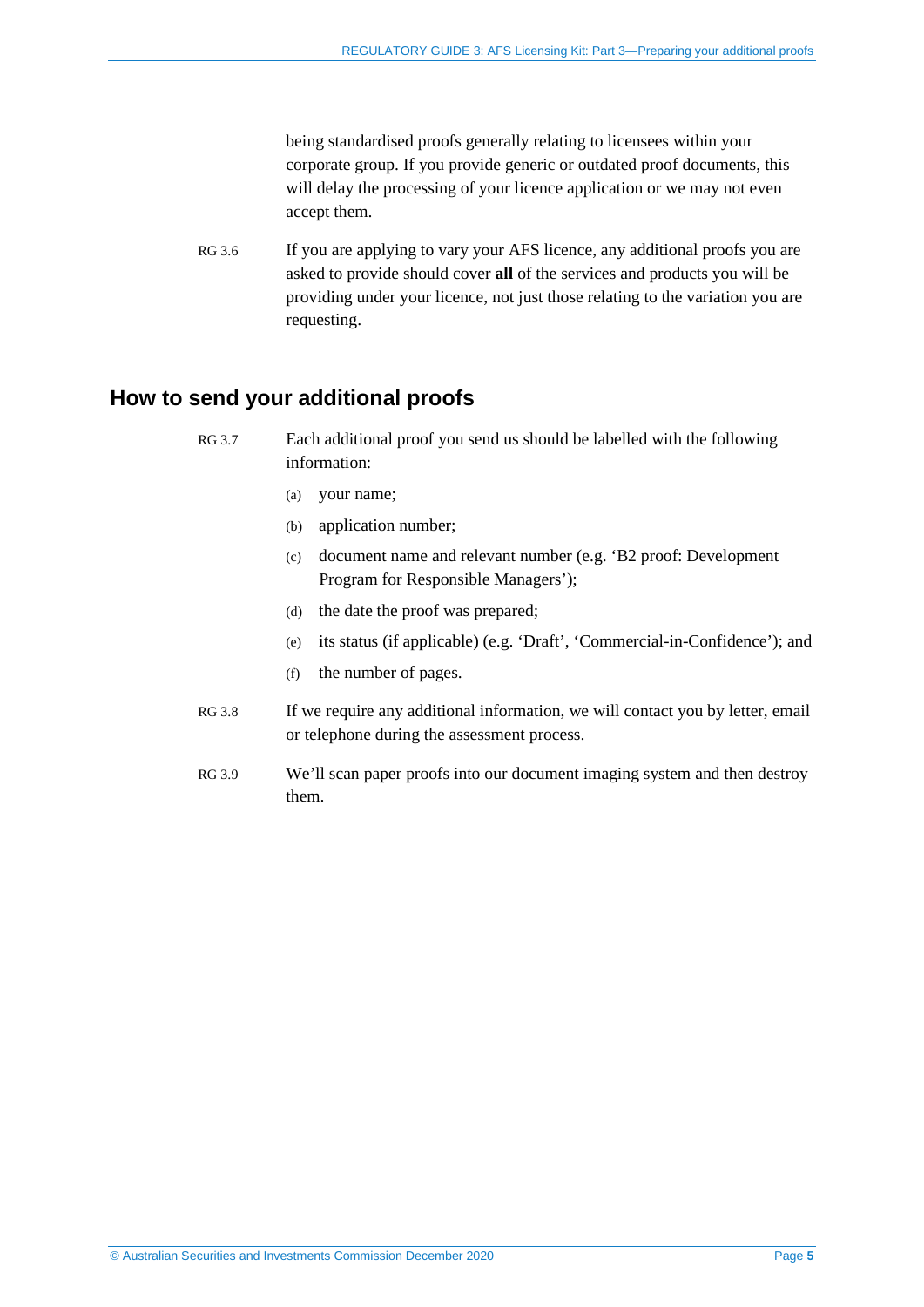# <span id="page-5-0"></span>**A Part A additional proofs**

#### **Key points**

The Part A additional proofs relate to your answers to the questions in Part A of the application form.

These proofs cover information about you, your business and the financial services and products you want to provide.

# <span id="page-5-1"></span>**A1 proof: Entity Details**

### **Partnership**

RG 3.10 If you are applying for an AFS licence as a partnership, we may ask you to provide the names of all the partners in the partnership.

#### **Trustee(s) of a trust**

RG 3.11 If you are applying for an AFS licence as a trustee of a trust (i.e. where you are a group of individuals who act as the trustees of a trust), we may ask you to provide a list of the names of all trustees. Note that we won't ask you for this proof if you are a company and you apply under the company name.

#### **Other entity types**

- RG 3.12 If you are some other type of entity (i.e. not an individual, partnership, company or trustee of a trust), we may ask you to provide:
	- (a) a description of the nature of the entity; and
	- (b) a list of the names of the persons responsible for managing the entity.

### <span id="page-5-2"></span>**A4 proof: Miscellaneous Financial Facility Statement**

- RG 3.13 This proof includes:
	- (a) a description of the features of the product and how it will operate and/or be used; and
	- (b) a legal opinion that:
		- (i) supports the view that the product is a financial product;
		- (ii) supports the view that the product does not fit into any of the other financial product categories listed in Part 2 of the AFS Licensing Kit [\(RG 2\)](https://asic.gov.au/regulatory-resources/find-a-document/regulatory-guides/rg-2-afs-licensing-kit-part-2-preparing-your-afs-licence-application/) at RG 2.115; and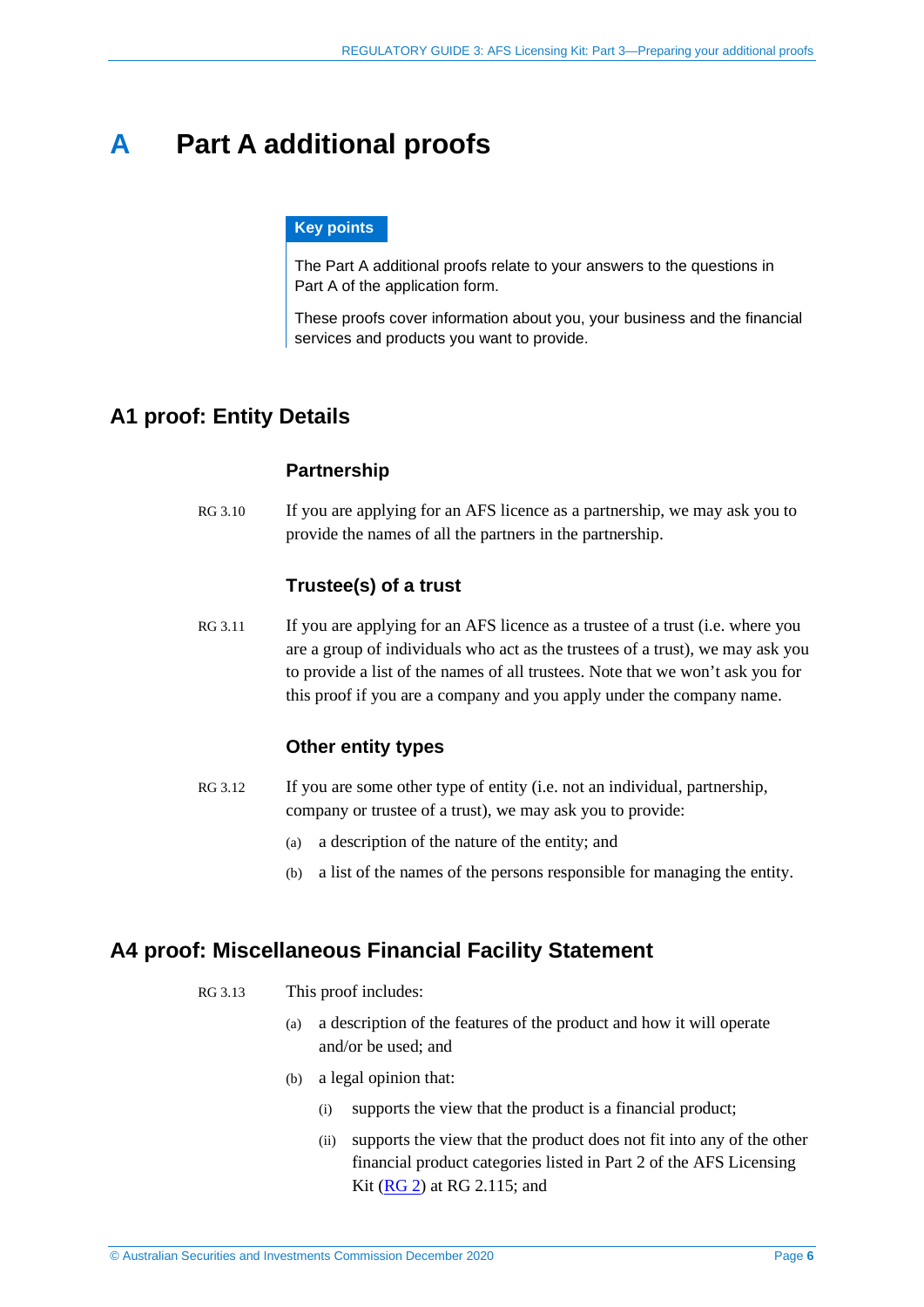- (iii) gives a detailed legal analysis of why the other financial product categories do not apply.
- RG 3.14 You do not need to provide the legal opinion if the product is a managed discretionary account (MDA) service.

## <span id="page-6-0"></span>**A4 proof: Membership of a Licensed Market**

- RG 3.15 This proof includes documents showing that you are a participant of:
	- (a) a licensed market (i.e. a financial market covered by an Australian market licence); and/or
	- (b) a licensed clearing and settlement (C&S) facility (i.e. a clearing and settlement facility covered by an Australian C&S facility licence).
- RG 3.16 For example, for stockbrokers or share brokers, this should include evidence of your participating membership in a market that holds an Australian market licence covering dealing in securities. For futures brokers, this proof should include evidence of your participating membership in a market that holds an Australian market licence covering dealing in derivatives.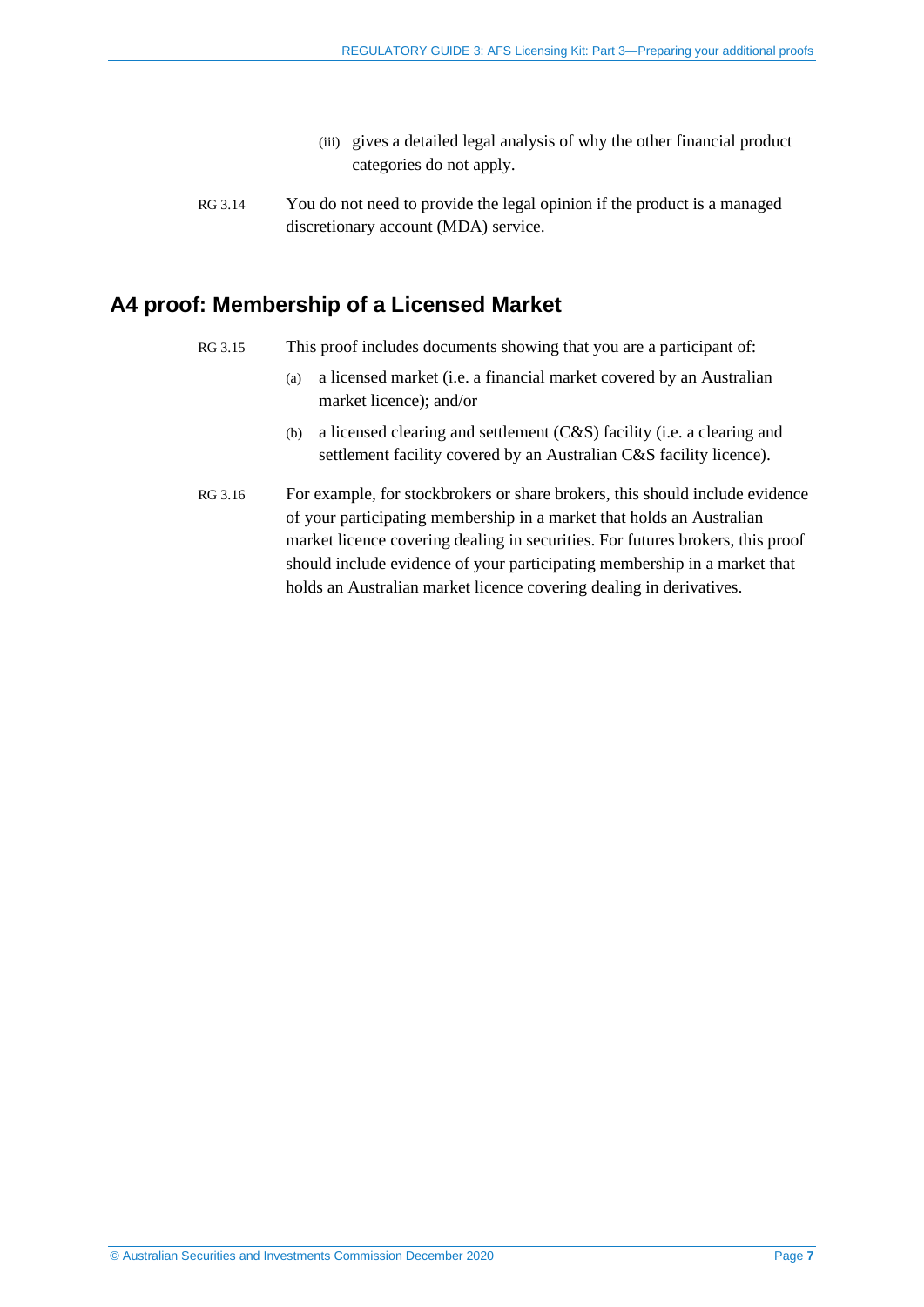# <span id="page-7-0"></span>**B Part B additional proofs**

#### **Key points**

The Part B additional proofs relate to your answers to the questions in Part B of the application form.

These proofs cover information about the AFS licensee obligations.

### <span id="page-7-1"></span>**B2 proof: Development Program for Responsible Managers**

#### RG 3.17 This proof includes:

- (a) a description of your processes for ensuring that your responsible managers:
	- (i) are fit and proper; and
	- (ii) maintain adequate skills and competence; and

Note: Although responsible managers are not required under the *Corporations Act 2001*  (Corporations Act) to be 'fit and proper persons', we still assess whether responsible managers are fit and proper for their roles, which includes an assessment of their probity (i.e. criminal history and solvency) as well as organisational competence: see [Regulatory Guide](https://asic.gov.au/regulatory-resources/find-a-document/regulatory-guides/rg-105-afs-licensing-organisational-competence/) 105 *AFS licensing: Organisational competence* (RG 105).

- (b) a description of the development program you offer to your responsible managers and how it is conducted, including:
	- (i) your training needs analysis process for new and existing staff;
	- (ii) training programs—both internal and external; and
	- (iii) your training register and how it is maintained.

### <span id="page-7-2"></span>**B2 proof: Industry Standards Compliance**

RG 3.18 This proof includes documents showing:

- (a) an independent third party has assessed your compliance with relevant industry standards and codes; and
- (b) the results of that assessment.

## <span id="page-7-3"></span>**B3 proof: Compliance Arrangements**

- RG 3.19 This proof includes a description of:
	- (a) your organisational structure, clearly showing compliance reporting lines;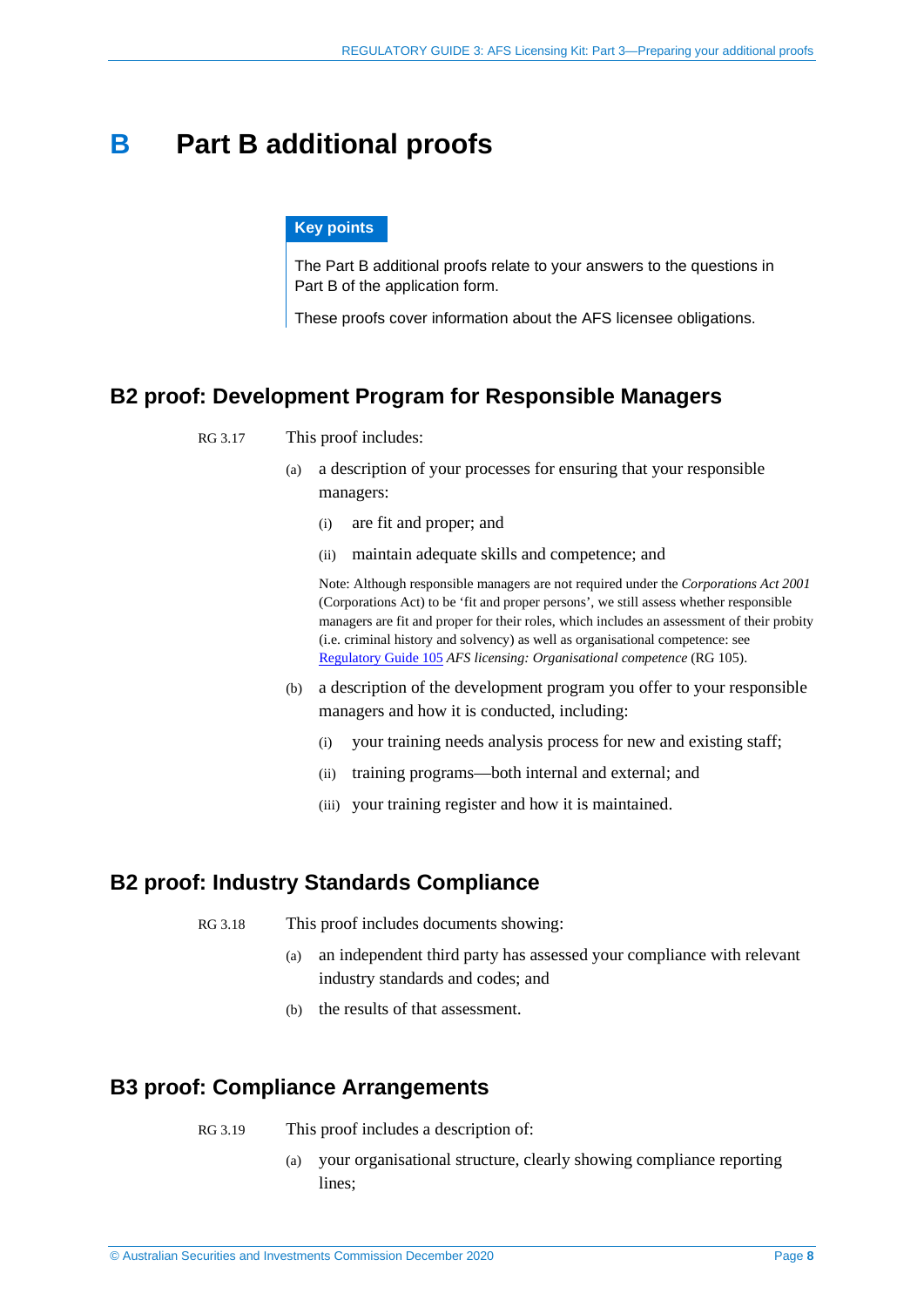- (b) the role, seniority and capabilities of compliance management personnel;
- (c) the frequency, extent and nature of reviews for each of your compliance measures;
- (d) the frequency, extent and nature of your compliance reporting;
- (e) how compliance will be reported and/or breaches resolved;
- (f) your process for ensuring that compliance reporting is complete and accurate;
- (g) your process for monitoring and rectifying systemic breaches;
- (h) your process for notifying us of breaches; and
- (i) your process for managing client funds, including who has access to them, how often they are reconciled/audited and the security measures in place.

RG 3.20 This proof also includes a table describing your compliance arrangements (to be provided in the format shown below). This must include details of your:

- (a) compliance obligations;
- (b) procedures for maintaining compliance with those obligations;
- (c) how you will monitor your procedures; and
- (d) who will do the monitoring and how often.

#### **Table 1: Description of compliance arrangements**

| <b>Compliance obligation</b><br>under the Corporations Act.<br>ASIC policy and PF 209 | <b>Procedure(s) for</b><br>maintaining compliance<br>with it | How procedure(s)<br>will be monitored | Who will monitor<br>procedure(s), and how often<br>(e.g. monthly, quarterly) |
|---------------------------------------------------------------------------------------|--------------------------------------------------------------|---------------------------------------|------------------------------------------------------------------------------|
|                                                                                       |                                                              |                                       |                                                                              |

### <span id="page-8-0"></span>**B3 proof: Arrangements for Managing Conflicts of Interests**

RG 3.21 This proof includes a description of:

- (a) the structural arrangements you have in place to manage conflicts of interest. This may include your organisational structure, your conflict monitoring and/or reporting lines and any other structural arrangements relevant to your procedures for managing conflicts of interest (e.g. the separation of certain functional areas of your business);
- (b) your procedures for identifying, assessing and evaluating conflicts of interest;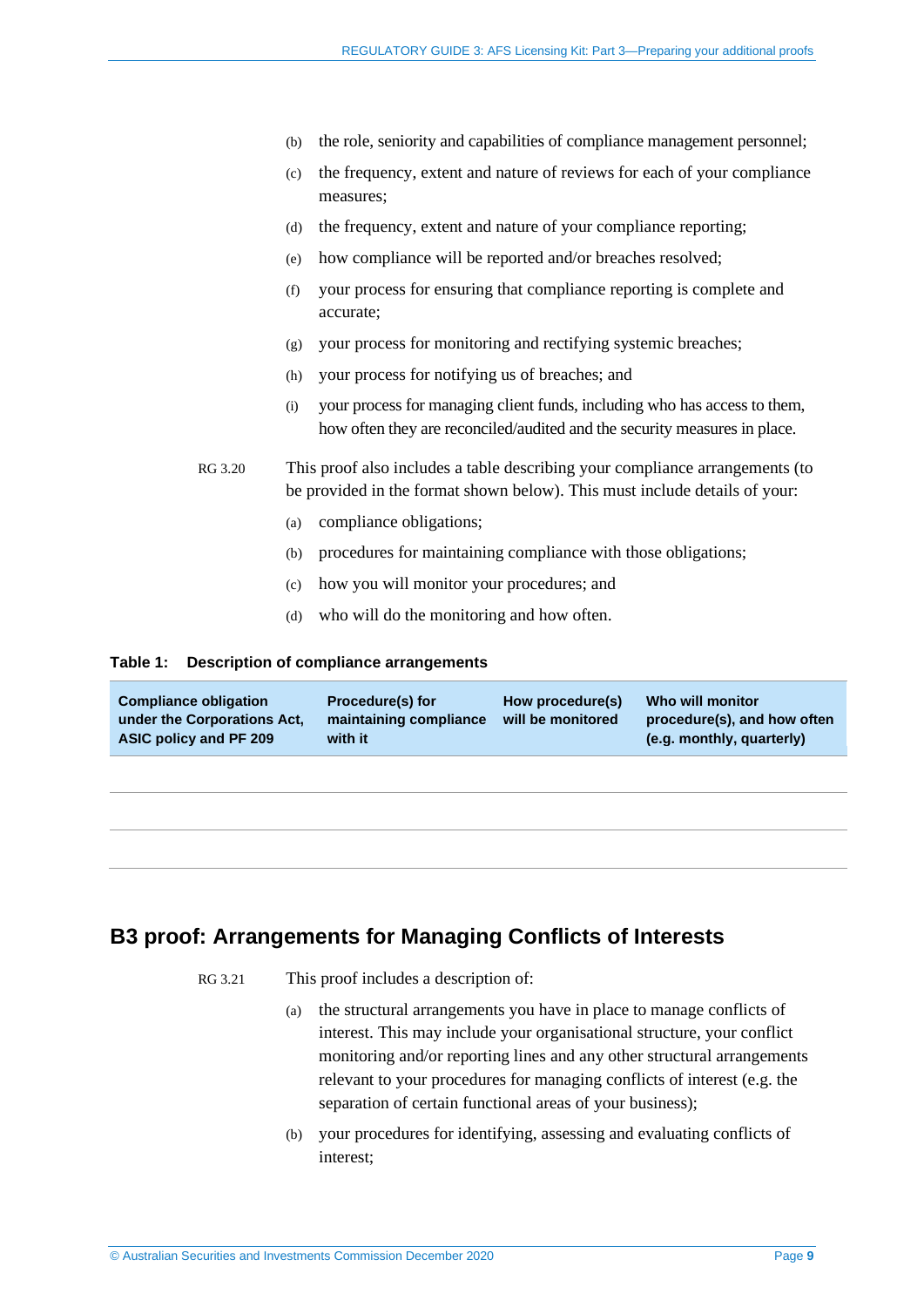- (c) your procedures for controlling, avoiding and disclosing conflicts of interest;
- (d) your procedures for identifying, and dealing with, instances of noncompliance with your conflicts management arrangements;
- (e) your procedures for ensuring that the quality of your services is not significantly compromised by the presence of conflicts of interest; and
- (f) the person(s) within your organisation responsible for implementing, reviewing and updating your conflicts management arrangements.
- RG 3.22 This proof also includes a table describing your conflicts management arrangements (to be provided in the format shown below). This must include details of:
	- (a) any identified conflicts of interest;
	- (b) your arrangements for managing these conflicts; and
	- (c) your procedures for monitoring your arrangements.

#### **Table 2: Description of conflicts management arrangements**

| <b>Description of identified</b><br>conflict(s) of interest | <b>Arrangements for managing</b><br>conflict(s) | <b>Procedures for monitoring conflicts</b><br>management arrangements |
|-------------------------------------------------------------|-------------------------------------------------|-----------------------------------------------------------------------|
|                                                             |                                                 |                                                                       |
|                                                             |                                                 |                                                                       |
|                                                             |                                                 |                                                                       |

## <span id="page-9-0"></span>**B3 proof: Outsourcing Statement**

RG 3.23 This proof includes a description of:

- (a) your processes for determining the suitability of external service providers you will engage to perform any of your substantial activities under your AFS licence;
- (b) how you will engage external service providers, including whether you have written agreements setting out matters such as service standards and dispute resolution processes; and
- (c) how often and by what means you will monitor and review external service providers (including monitoring and reporting compliance with service standards and/or written agreements). This should include:
	- (i) details of who the service provider will report to within your business, and how often;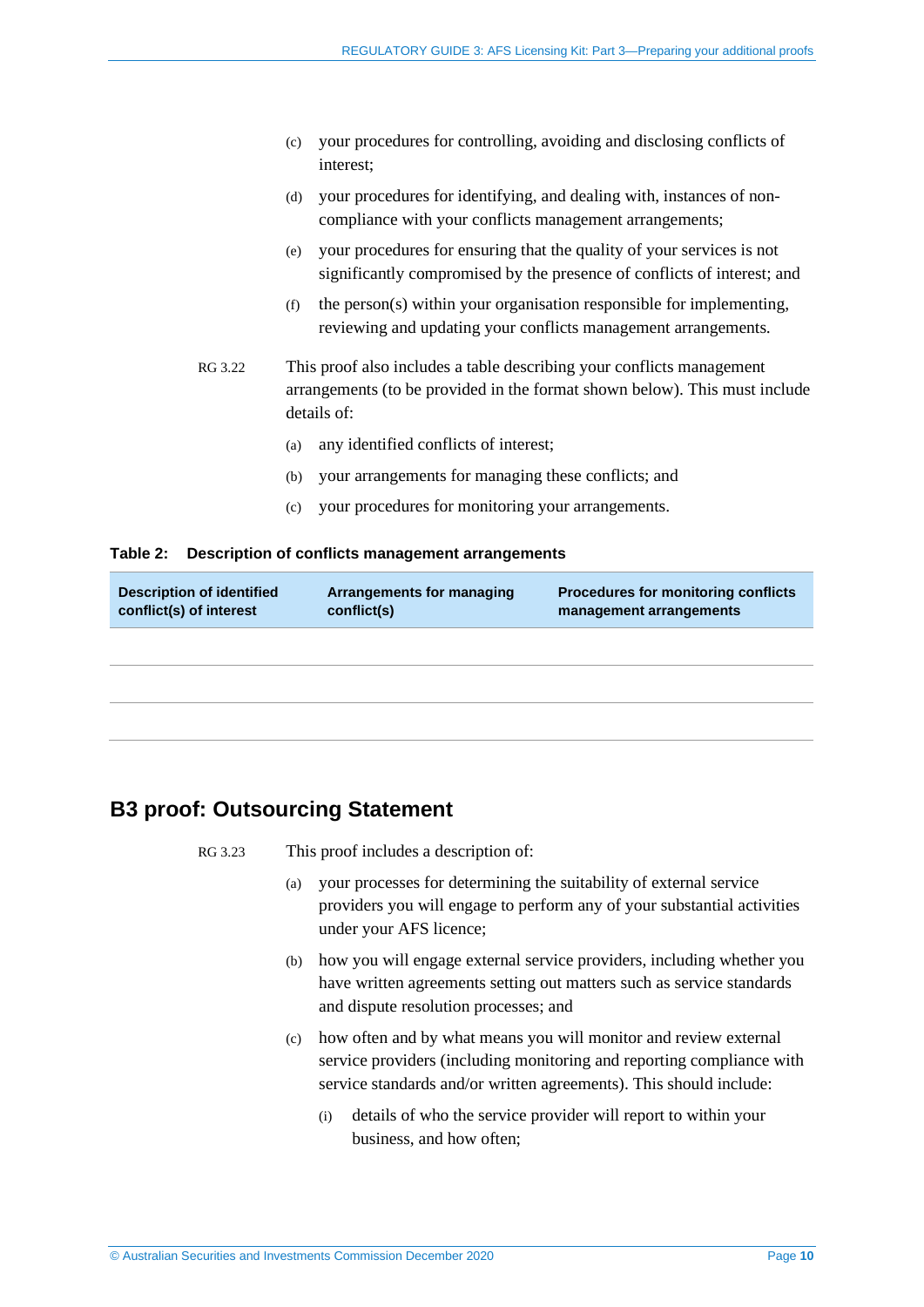- (ii) the format in which such reports will be given (e.g. written report, verbal feedback, signed monthly risk register); and
- (iii) how you will satisfy yourself that the outsourced activity is adequate for you to meet your AFS licensee obligations.
- RG 3.24 This proof also includes a table describing your outsourcing arrangements (to be provided in the format shown below). This must include details of:
	- (a) the activities you will outsource;
	- (b) the service provider;
	- (c) how you will monitor the provision of the service; and
	- (d) who will do the monitoring and how often.

#### **Table 3: Description of outsourcing arrangements**

| <b>Activities to be</b><br>outsourced | Service provider | How the provision of the<br>service will be monitored (e.g.<br>inspection, review of reports) | Who will monitor the provision<br>of the service, and how often<br>(e.g. monthly, quarterly) |
|---------------------------------------|------------------|-----------------------------------------------------------------------------------------------|----------------------------------------------------------------------------------------------|
|                                       |                  |                                                                                               |                                                                                              |
|                                       |                  |                                                                                               |                                                                                              |
|                                       |                  |                                                                                               |                                                                                              |

# <span id="page-10-0"></span>**B4 proof: Program for Monitoring, Supervision and Training of Representatives**

### **All representatives (including authorised representatives)**

- RG 3.25 This proof includes a description of:
	- (a) your processes for supervising and monitoring your representatives (including employees and authorised representatives). These should cover:
		- (i) how, when and to whom your representatives will report;
		- (ii) how often and by what means you will review the conduct of your representatives;
		- (iii) details of whether you will conduct independent reviews or audits of your representatives' conduct and/or how you will supervise and monitor them;
		- (iv) how you will address any non-compliance by representatives; and
		- (v) how you will handle complaints about representatives; and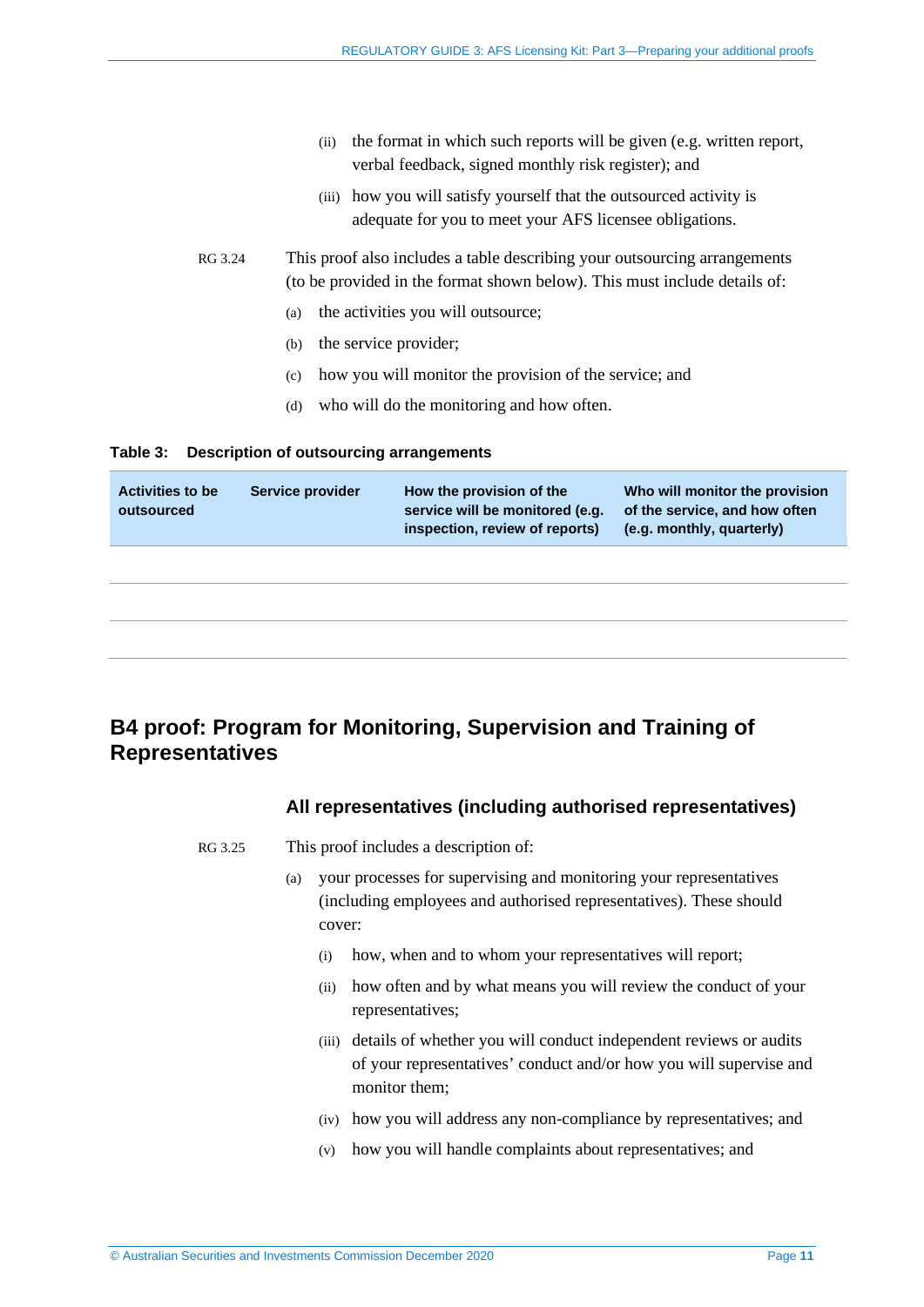(b) how you will determine whether your representatives (including authorised representatives) are adequately trained, including how you will ensure they comply with the training requirements in [Regulatory](http://www.asic.gov.au/regulatory-resources/find-a-document/regulatory-guides/rg-146-licensing-training-of-financial-product-advisers/) Guide 146 *Licensing: Training of financial product advisers* (RG 146) (where applicable).

### **Authorised representatives**

- RG 3.26 If you plan to appoint authorised representatives, this proof also needs to include a description of your processes for:
	- (a) ensuring that authorised representatives will not act outside the scope of their authorisation (e.g. If they are only authorised to provide general advice, how will you ensure your authorised representatives do not provide personal advice?);
	- (b) ensuring that you will notify us within 15 business days of any changes in relation to your authorised representatives (see s916F of the Corporations Act); and
	- (c) liaising with other AFS licensees in relation to authorised representatives who represent more than one licensee (see s916C).

Note: In this guide, references to sections (s) are to the Corporations Act, unless otherwise specified. You can find a copy of the Corporations Act on the [Federal](https://www.legislation.gov.au/)  [Register of Legislation.](https://www.legislation.gov.au/)

## <span id="page-11-0"></span>**B5 proof: Human Resources Capacity Statement**

Note: You will not be asked to provide this proof if you are a body regulated by the Australian Prudential Regulation Authority (APRA). However, if you hold a registrable superannuation entity (RSE) licence and are authorised to operate registered managed investment schemes, you will need to provide this proof.

- RG 3.27 This proof includes a description of your processes for ensuring that you have adequate human resources available to meet your AFS licensee obligations. This description should include:
	- (a) your processes for recruiting appropriately skilled employees; and
	- (b) your succession planning framework if a responsible manager is unexpectedly unavailable. Succession planning is particularly important for small businesses if you only have one or two responsible managers.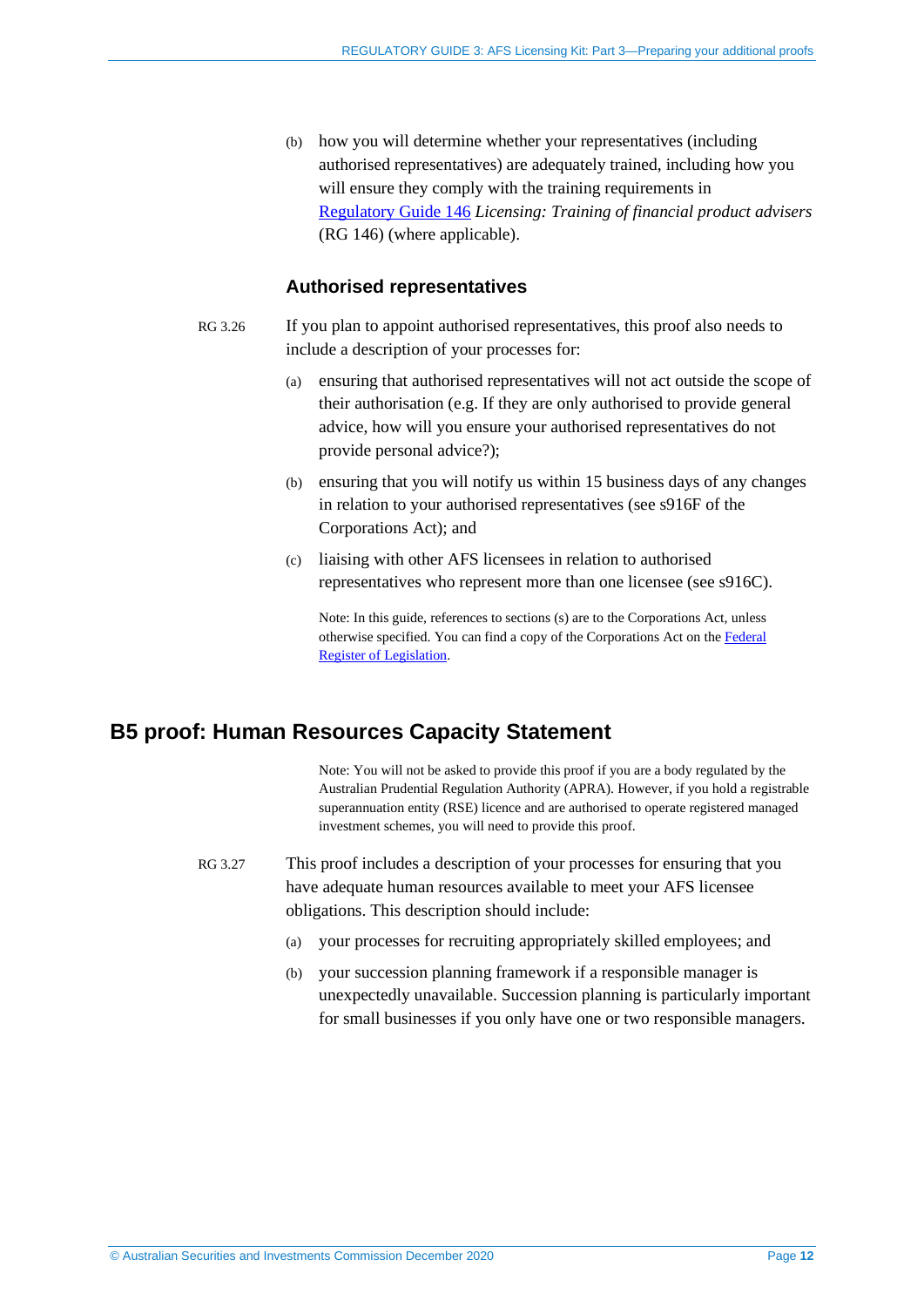## <span id="page-12-0"></span>**B5 proof: Information Technology Capacity Statement**

Note: You will not be asked to provide this proof if you are a body regulated by APRA. However, if you are an RSE licensee authorised to operate registered managed investment schemes, you will need to provide this proof.

- RG 3.28 This proof includes a description of your processes for ensuring that you have adequate information technology (IT) resources available to meet your AFS licensee obligations. This description should include:
	- (a) your IT strategic plan—see Australian Standard [AS ISO 31000:2018](https://www.standards.org.au/standards-catalogue/sa-snz/publicsafety/ob-007/as--iso--31000-colon-2018) *Risk management: Guidelines* for further information;
	- (b) your IT disaster recovery plan; and
	- (c) your IT systems and systems functionality—you need to demonstrate that your IT capacity is appropriate for your business capacity (e.g. how often your electronic data is backed-up, whether you archive electronic files and/or store them offsite).

## <span id="page-12-1"></span>**B6 proof: Dispute Resolution System Statement**

#### **Internal dispute resolution**

RG 3.29 This proof includes a description of your internal dispute resolution procedures, including an explanation of:

- (a) how you will receive and deal with complaints;
- (b) the maximum time frames you will apply for dealing with complaints;
- (c) the remedies you may offer for resolving complaints;
- (d) how you will record and monitor complaints and use this information to identify and address recurring or systemic issues;
- (e) the information you will give to clients about internal and external dispute resolution procedures; and
- (f) how and when you will refer unresolved complaints to the Australian Financial Complaints Authority (AFCA).
- RG 3.30 Under our requirements for internal dispute resolution procedures set out in [Regulatory Guide 165](http://www.asic.gov.au/regulatory-resources/find-a-document/regulatory-guides/rg-165-licensing-internal-and-external-dispute-resolution/) *Licensing: Internal and external dispute resolution* (RG 165), your internal dispute resolution procedures need to satisfy among other things, the Guiding Principles in Section 4 of Australian Standard AS [ISO 10002–2006](https://www.standards.org.au/standards-catalogue/sa-snz/publicsafety/ob-009/as--iso--10002-2006) *Customer satisfaction: Guidelines for complaints handling in organizations* and Section 5.1: Commitment, Section 6.4: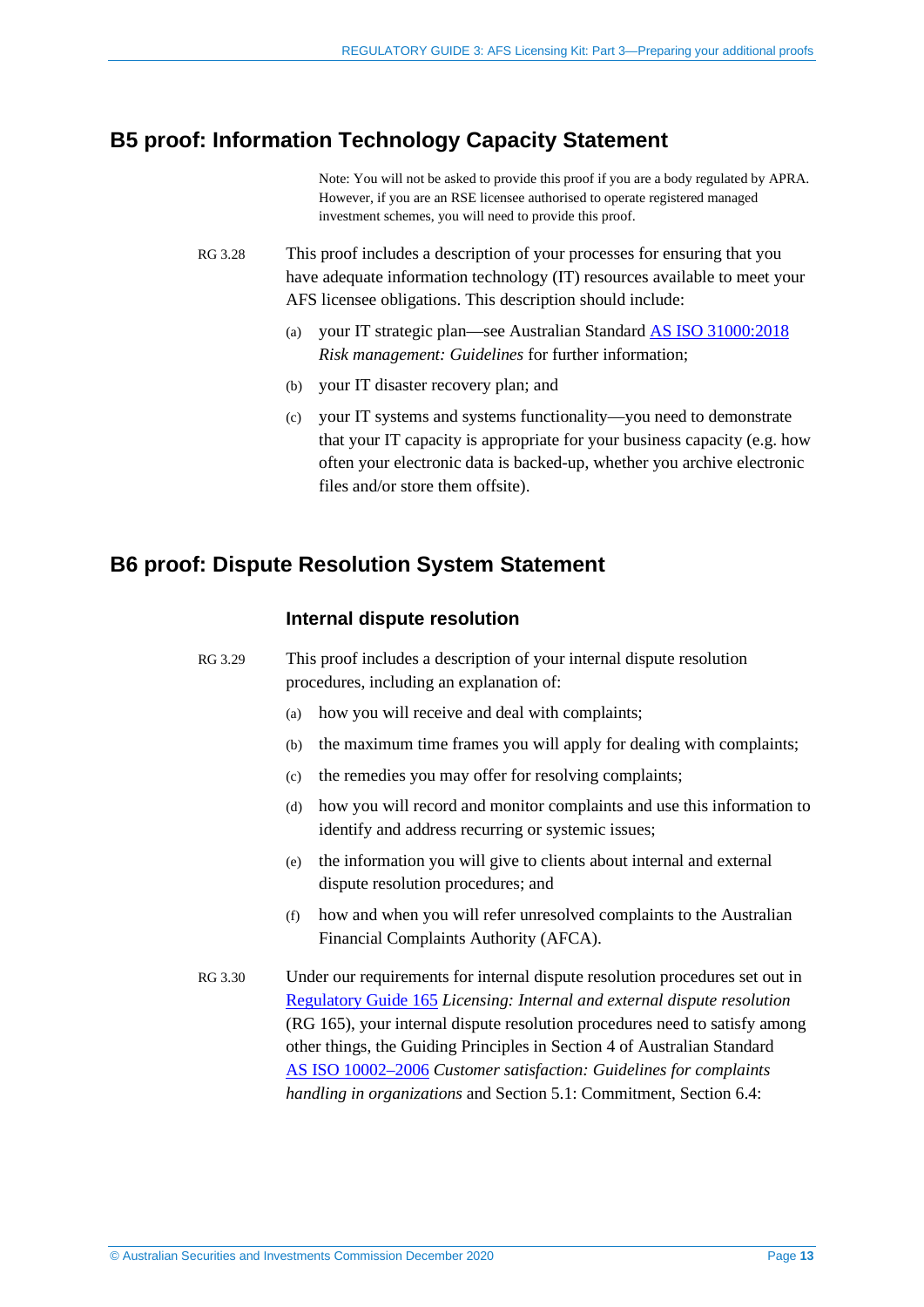Resources, Section 8.1: Collection of Information and Section 8.2: Analysis and evaluation of complaints in AS ISO 10002–2006.

Note: AS ISO 10002–2006 has been superseded by Australian Standard/New Zealand Standard [AS/NZS 10002:2014](https://www.standards.org.au/standards-catalogue/sa-snz/publicsafety/qr-015/as-slash-nzs--10002-colon-2014) *Guidelines for complaint management in organizations*. The guidance in RG 165 is currently being updated to reflect AS/NZS 10002:2014. See th[e Standards Australia website](https://www.standards.org.au/) for information about how to purchase AS/NZS 10002:2014. It is also available through public libraries across Australia.

### **External dispute resolution**

Note: You will generally only be asked to provide this part of the proof when we send you your draft licence and a 'requirements letter' listing any outstanding matters you need to finalise before we can grant your final licence: see Section D of Part 1 of the AFS Licensing Kit [\(RG 1\)](https://asic.gov.au/regulatory-resources/find-a-document/regulatory-guides/rg-1-afs-licensing-kit-part-1-applying-for-and-varying-an-afs-licence/).

- RG 3.31 This proof also includes:
	- (a) showing you are a member of AFCA; and
	- (b) where relevant, explaining that some or all of the financial services you will provide are covered by the Superannuation Complaints Tribunal.

# <span id="page-13-0"></span>**B7 proof: Risk Management System Statement**

Note: You will not be asked to provide this proof if you are a body regulated by APRA. However, if you are an RSE licensee authorised to operate registered managed investment schemes, and the risk does not relate solely to your operation of a regulated superannuation fund, you will need to provide this proof.

- RG 3.32 This proof includes:
	- (a) a description of your strategy for integrating risk management into your business operations—see [AS ISO 31000:2018](https://www.standards.org.au/standards-catalogue/sa-snz/publicsafety/ob-007/as--iso--31000-colon-2018) *Risk management: Guidelines* for more information;

Note: See the [Standards Australia website](https://www.standards.org.au/) for information about how to purchase AS ISO 31000:2018. It is also available through public libraries across Australia.

- (b) a diagram illustrating your risk management reporting lines; and
- (c) a description of the frequency and nature of your internal and external risk review/audit processes.
- RG 3.33 This proof also includes a table (to be provided in the format shown in [Table 4\)](#page-14-0) describing the main risks your business will face focusing on risks that adversely affect consumers or market integrity (this includes risks of non-compliance with the financial services laws). This must include details of:
	- (a) the risks you have identified;
	- (b) how they will arise;
	- (c) their likelihood;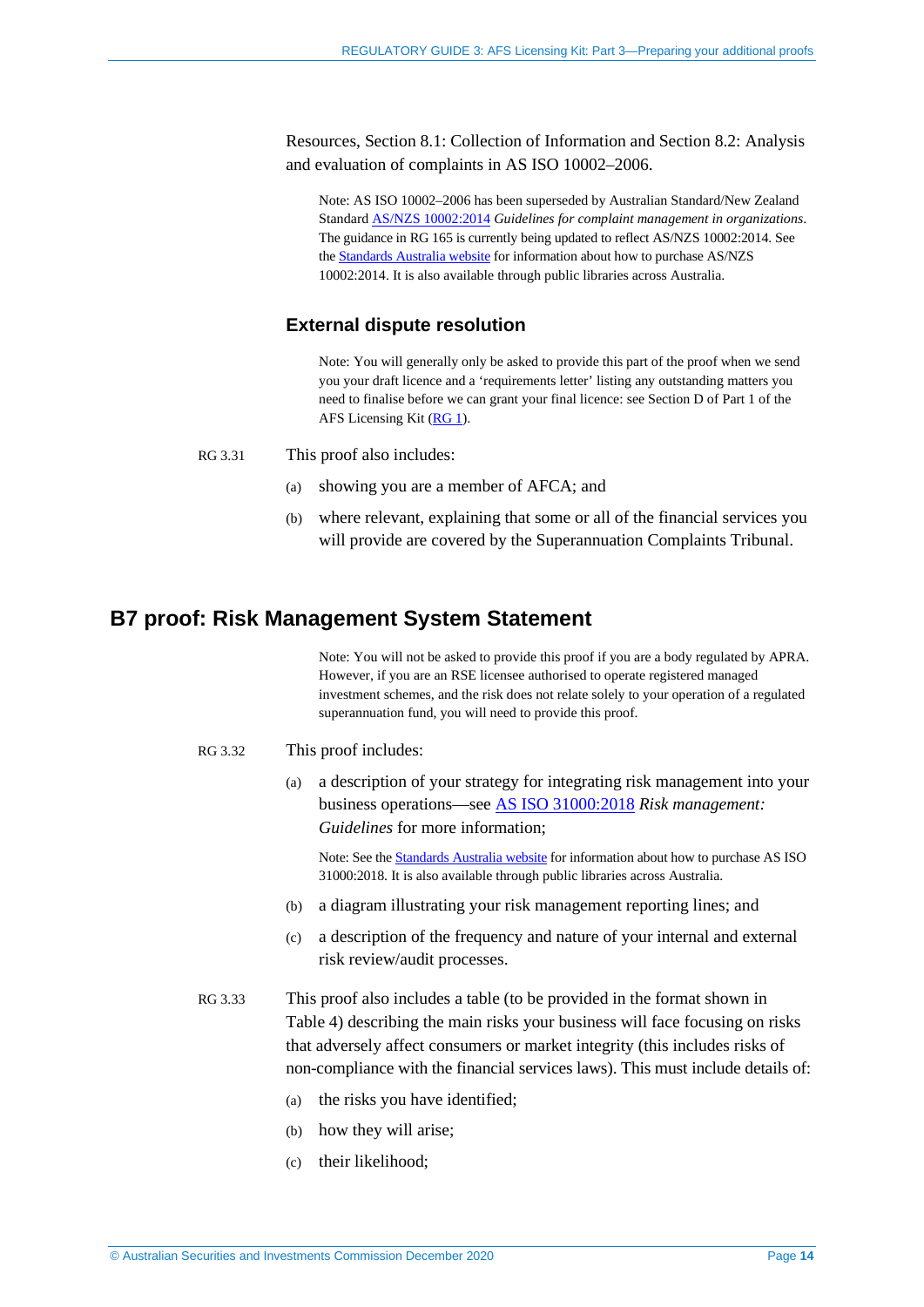- (d) their potential impact;
- (e) measures you have in place to deal with these risks (i.e. to monitor, mitigate and manage the risks); and
- (f) the person responsible for managing each risk.

#### <span id="page-14-0"></span>**Table 4: Risk management arrangements**

| <b>Identified</b><br>risks | How the<br>risks will<br>arise | Likelihood<br>that the risks<br>will arise | Impact on the<br>business if the<br>risks arise | Measures to manage the<br>risks, including frequency<br>of review of measures | Person(s)<br>responsible for<br>managing the<br>risks |
|----------------------------|--------------------------------|--------------------------------------------|-------------------------------------------------|-------------------------------------------------------------------------------|-------------------------------------------------------|
|                            |                                |                                            |                                                 |                                                                               |                                                       |
|                            |                                |                                            |                                                 |                                                                               |                                                       |

### **Identifying your risks**

- RG 3.34 When identifying your risks, you will need to think about the nature, scale and complexity of your particular business. Some common examples of risks include:
	- (a) the risk of you breaching a condition on your AFS licence or your licensee obligations;
	- (b) the risk of your representatives acting outside the scope of their authority; or
	- (c) if you are heavily dependent on one responsible manager, the risk of that person being unavailable or unable to perform their functions.

#### **Describing your processes**

- RG 3.35 When describing the processes you have in place to monitor, mitigate and manage your business risks, you need to explain each of the steps you will use to achieve this outcome. For example, you need to explain if you will undertake random monthly file checks, or use call centre scripts and record client phone calls.
- RG 3.36 We also generally expect that you will describe how you will implement your risk management processes at an operational level.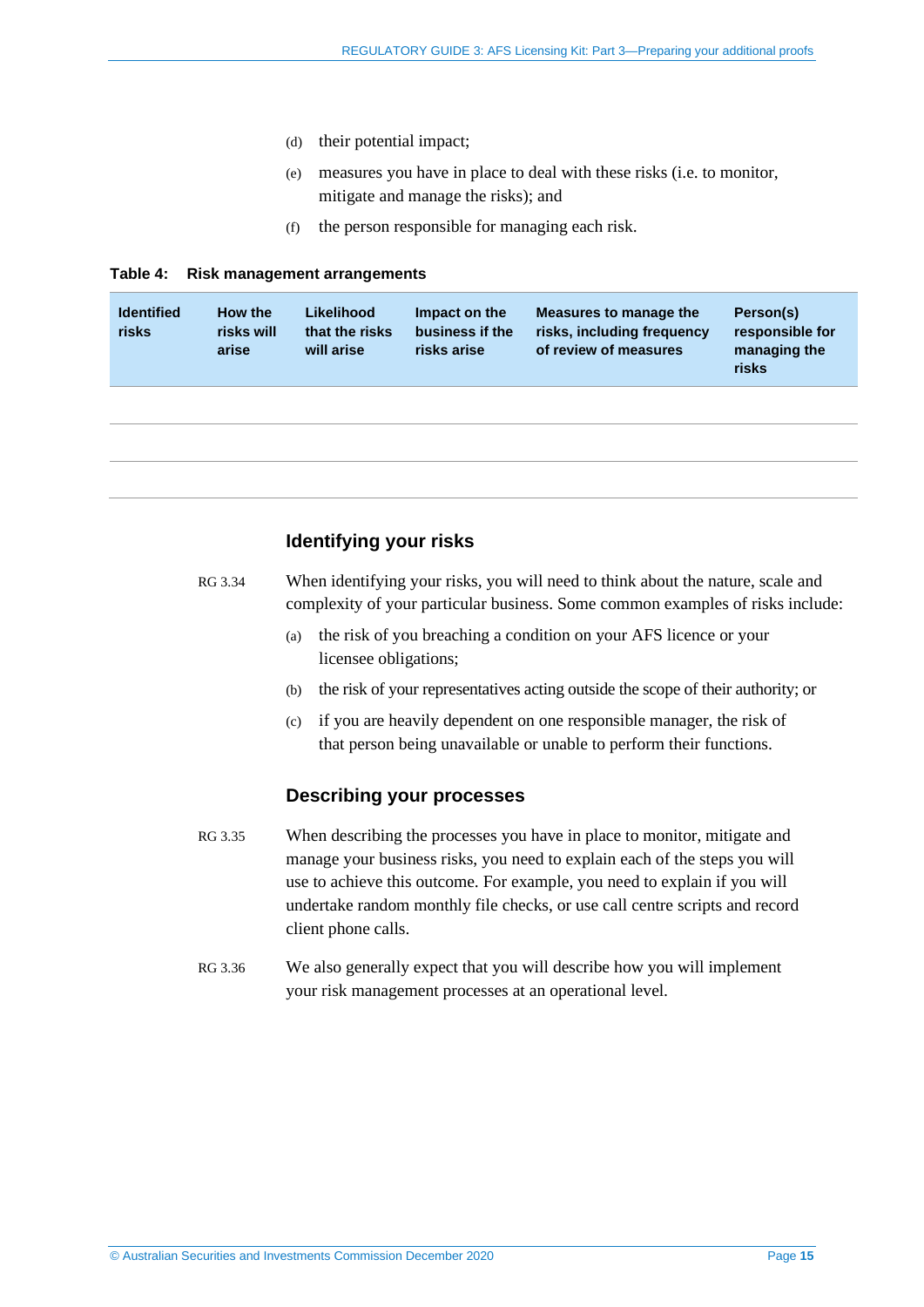### <span id="page-15-0"></span>**B8 proof: Compensation Capacity Statement**

Note: You will generally only be asked to provide this proof when we send you your draft licence and a 'requirements letter' listing any outstanding matters you need to finalise before we can grant your final licence: see Section D of [RG 1.](https://asic.gov.au/regulatory-resources/find-a-document/regulatory-guides/rg-1-afs-licensing-kit-part-1-applying-for-and-varying-an-afs-licence/)

#### **Professional indemnity insurance**

- RG 3.37 This proof includes evidence of your professional indemnity insurance—that is a certificate of currency (on the letterhead of the insurer, its agent or the placing broker) that confirms the insurance is in place.
- RG 3.38 This proof also includes the following details in relation to each professional indemnity insurance policy you have in place:
	- (a) the name of the insurer;
	- (b) the period of insurance;
	- (c) whether the policy is an individual policy or a group policy;
	- (d) whether the policy covers:
		- (i) all of the financial services and products that you wish to offer under your AFS licence;
		- (ii) breaches of Ch 7 of the Corporations Act by both you and your representatives;
		- (iii) fraud of representatives, employees and agents; and
		- (iv) AFCA awards;
	- (e) the amount of cover;
	- (f) whether the policy covers legal costs in addition to the amount paid out as a result of a successful claim;
	- (g) the estimated total gross revenue of your business for the next financial year;
	- (h) how many automatic reinstatements are allowed under the policy;
	- (i) the amount of the excess/deductible;
	- (j) whether you consider the excess/deductible at a level that the business can confidently sustain as an uninsured loss;
	- (k) whether you have the financial resources necessary to cover the excess/deductible and any gaps in cover;
	- (l) whether the policy provides retroactive cover and, if so, from what date;
	- (m) whether the policy provides run-off cover and, if so, until what date; and
	- (n) whether the policy has exclusions for any of the following matters:
		- (i) AFCA awards;
		- (ii) loss caused by the conduct of representatives generally;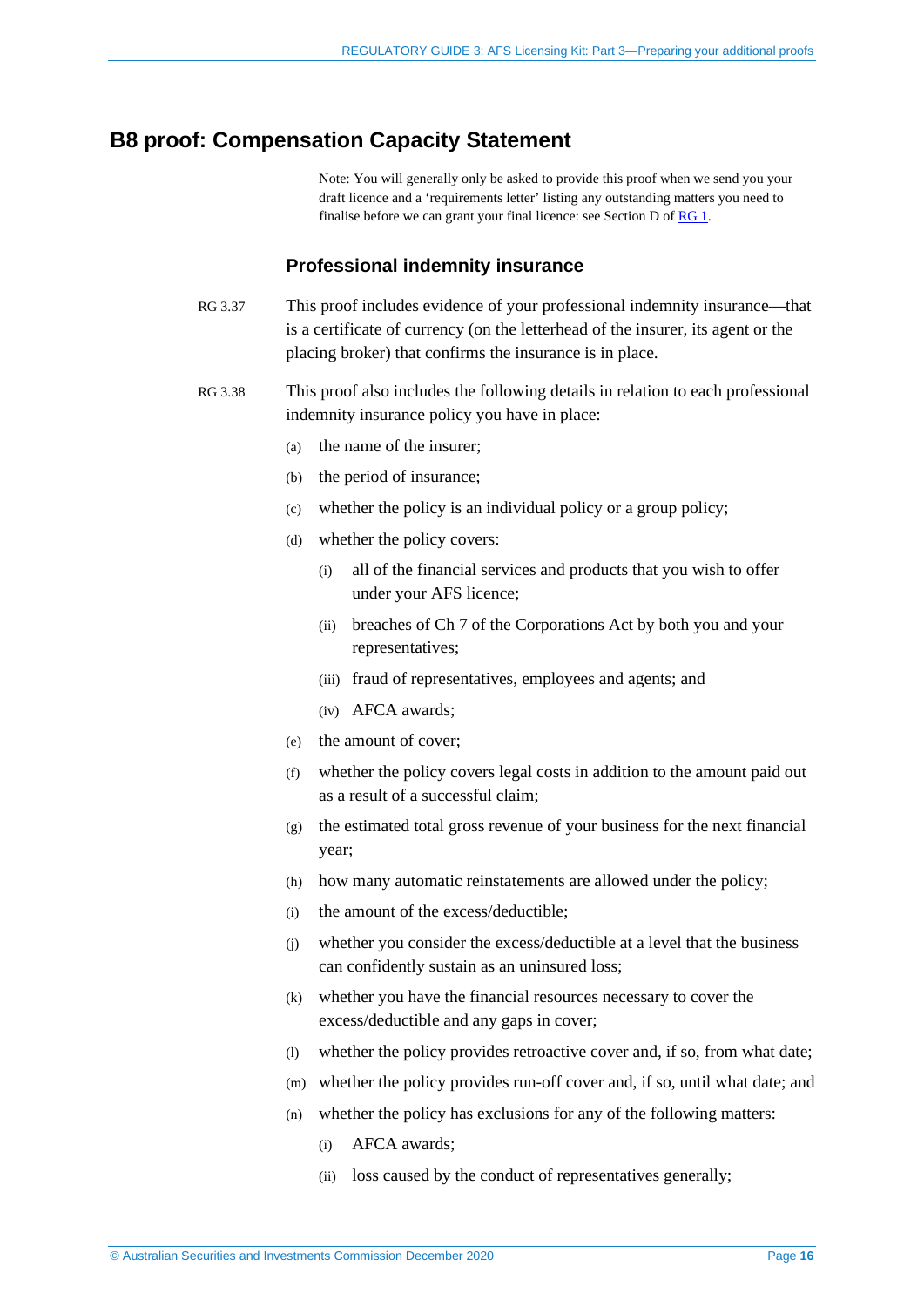- (iii) fraud and dishonesty by agents and representatives; or
- (iv) claims arising from incidents that have been notified to ASIC.

### <span id="page-16-0"></span>**B9 proof: Research Statement**

#### **Research and analysis**

- RG 3.39 This proof includes a description of:
	- (a) your processes for assessing and meeting the research needs relevant to the performance of your functions under your AFS licence;
	- (b) how you select products for inclusion on your approved or recommended product list (including your processes for ensuring your list is kept up-to-date); and
	- (c) any software you use for the purposes of research and analysis.

#### **Benefits and conflicts**

- RG 3.40 This proof also includes a description of:
	- (a) the remuneration structure for your representatives, including how and on what basis remuneration is calculated and paid (e.g. salary, commission, profit-share, volume bonuses); and
	- (b) your processes for ensuring that, where you have an association with a product issuer, you and/or your representatives disclose any conflicts of interest and provide appropriate advice about their products.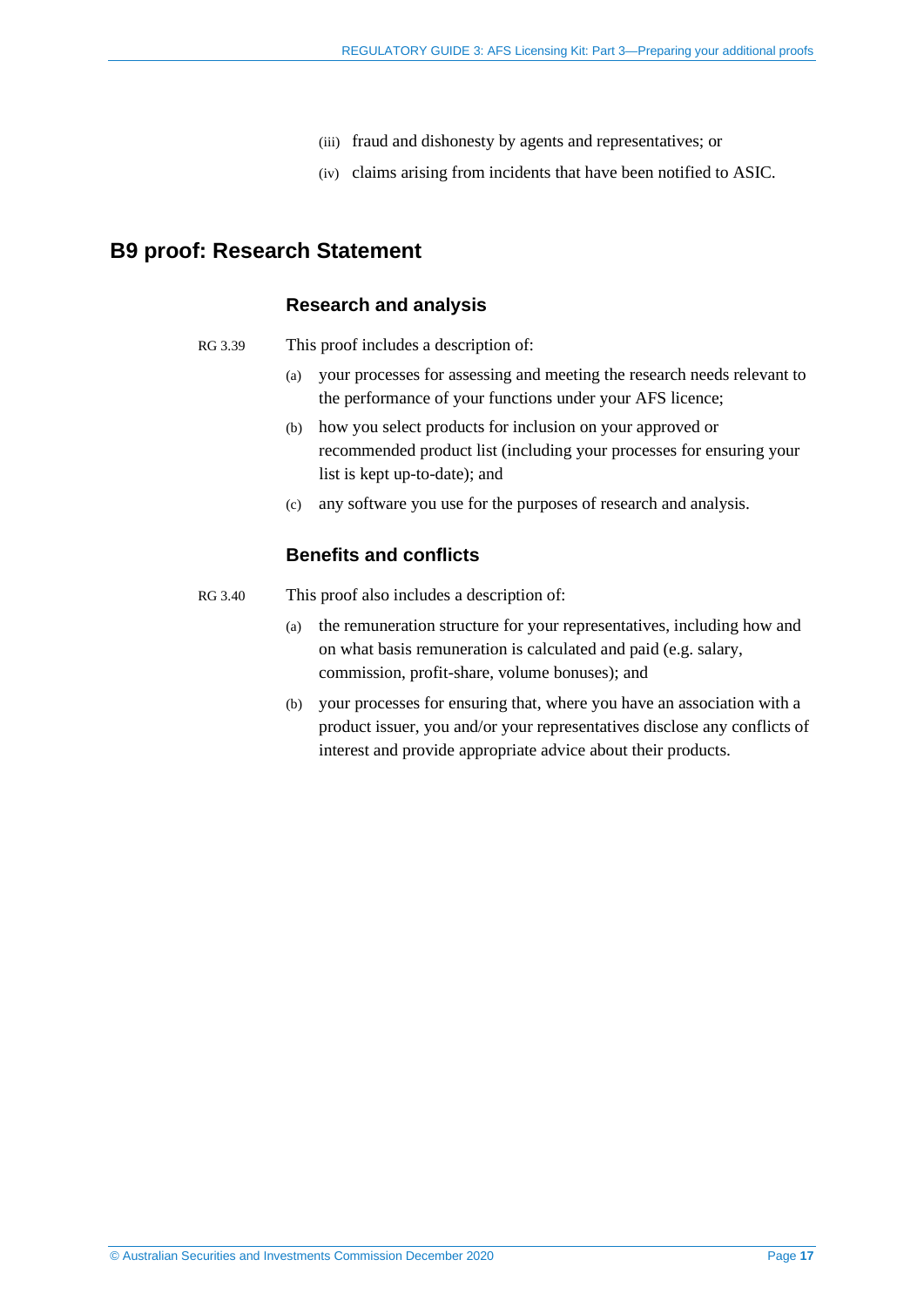# <span id="page-17-0"></span>**C Part C additional proofs**

#### **Key points**

The Part C additional proofs relate to your answers to the questions in Part C of the application form.

These proofs cover information about certain complex financial services and products.

## <span id="page-17-1"></span>**C1 proof: Custodial/Depository Service Statement**

| RG 3.41 |  | This proof includes: |
|---------|--|----------------------|
|---------|--|----------------------|

- (a) details of the custodial or depository services you intend to provide;
- (b) a copy of your pro forma or standard agreement used to cover the custodial or depository services you will provide;
- (c) a description of how your clients will authorise transactions you perform on their behalf;
- (d) a description of systems, including service-specific accounting, computing and operating systems, and how you will monitor and maintain these systems;
- (e) a description of how you will identify and determine the status of investments you hold;
- (f) a description of how you will manage access to and security of client accounts;
- (g) a description of how you will market your products/services in the market place;
- (h) copies of your agreements with service providers undertaking transactional, custodial or sub-custodial functions on your behalf;
- (i) if you are an external MDA custodian, a description of your procedures to ensure that each MDA client's assets are managed as a discrete portfolio; and
- (j) if you are an incidental provider of custodial or depository services, details of how you meet the definition of 'incidental provider' (see 'Key terms').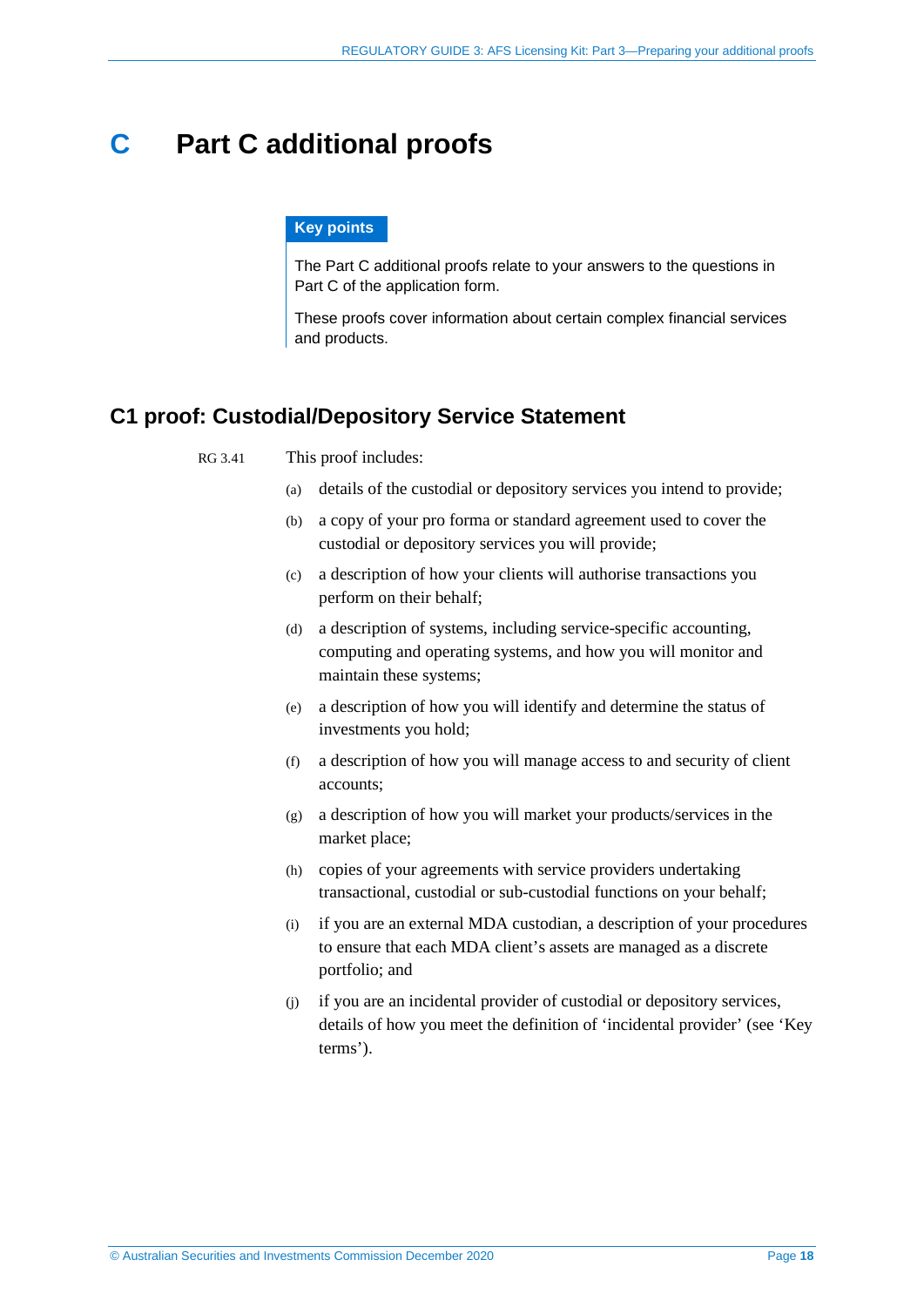# <span id="page-18-0"></span>**C1 proof: IDPS Statement**

- RG 3.42 This proof includes:
	- (a) a description of what you will define as investor directed portfolio service (IDPS) property and how it will be held and protected; and
	- (b) where a third party custodian has been or will be employed, a description of:
		- (i) the process you have undertaken to ensure the custodian will maintain minimum standards for holding IDPS property;
		- (ii) the custodian's organisational structure, including the identification and segregation of IDPS property;
		- (iii) the process you will use to monitor the custodian; and
		- (iv) the custodian's business and compliance reporting structure.

## <span id="page-18-1"></span>**C1 proof: Funds Under Management/Custody Statement**

- RG 3.43 This proof includes a description of:
	- (a) the anticipated growth of the assets or funds you will hold as custodian over the next five years; and
	- (b) any inherent risks associated with the anticipated growth of your business and your strategies for managing these risks.

### <span id="page-18-2"></span>**C1 proof: Product/Service Distribution Statement**

RG 3.44 This proof includes a description of the types of product and/or service distribution channels you intend to use.

## <span id="page-18-3"></span>**C2 proof: Scheme Operating Capacity Statement**

- RG 3.45 This proof includes a description of:
	- (a) the scheme(s) you intend to operate, including the nature of scheme property, the target market (wholesale/retail) and the proposed number of investors;
	- (b) if applicable, any existing registered schemes that you operate;
	- (c) who will hold the legal title to the scheme property and how it will be kept separate from other property;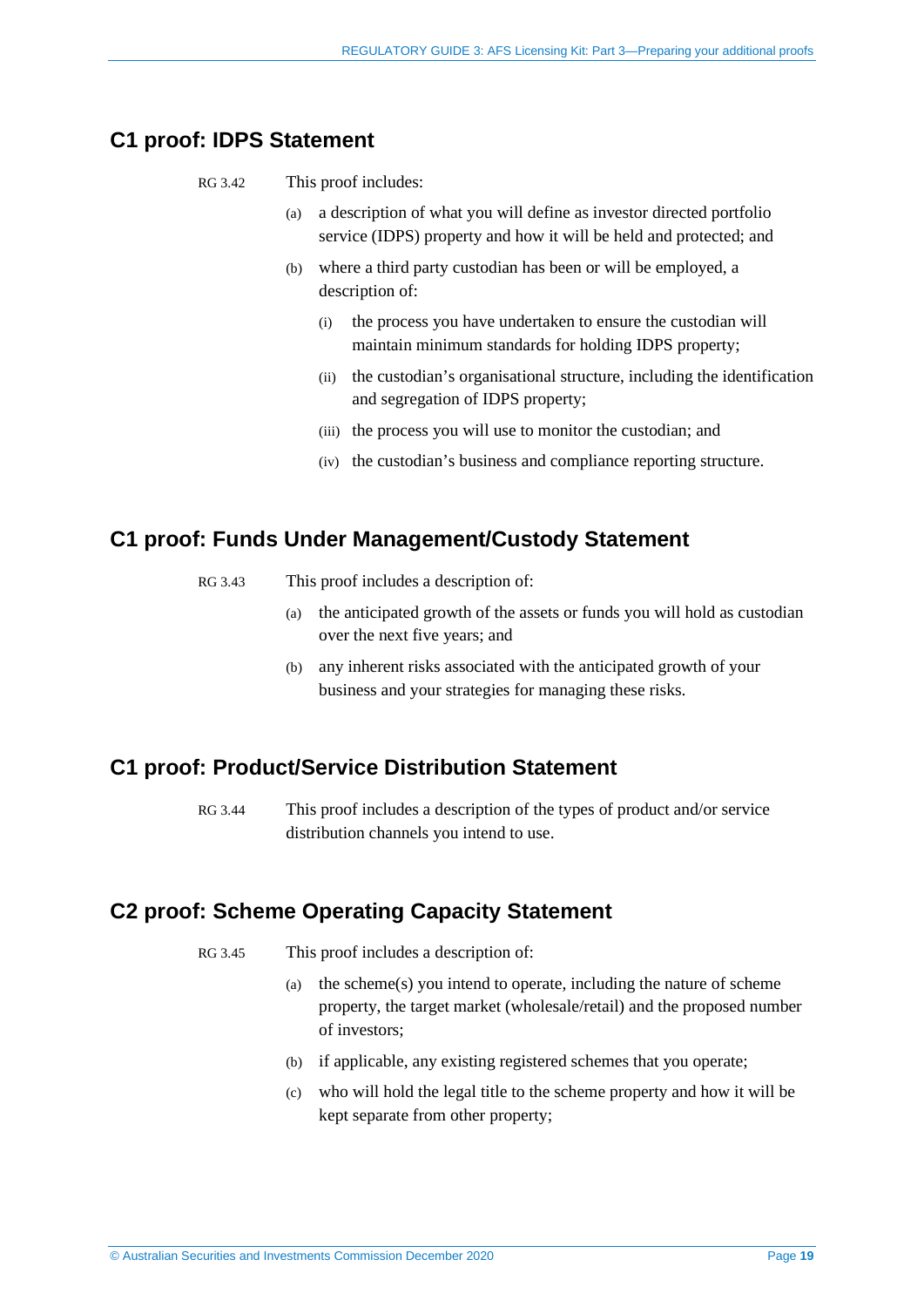- (d) your Compliance Committee/Board:
	- (i) if a Compliance Committee is in place, how it will fulfil its responsibilities; or
	- (ii) if a Compliance Committee is not in place, how the Board of Directors will undertake this function;
- (e) any scheme-specific accounting, computing and operating systems and how you will monitor and maintain these systems;
- (f) how you will identify and determine the status of investments held by you and/or a custodian;
- (g) how you will manage access to and security of client records;
- (h) how you will value and price your investments; and
- (i) a description of how you will market your products and/or services.

### <span id="page-19-0"></span>**C2 proof: Scheme Property Statement**

| RG 3.46 |  | This proof includes: |
|---------|--|----------------------|
|---------|--|----------------------|

- (a) a description of what you will define as scheme property and how it will be held and protected; and
- (b) where a custodian has been or will be employed, a description of:
	- (i) the process you have undertaken to ensure the custodian will maintain minimum standards for holding scheme property;
	- (ii) the custodian's organisational structure, including the identification and segregation of scheme property;
	- (iii) the process you will use to monitor the custodian;
	- (iv) the custodian's business and compliance reporting structure; and
	- (v) how conflicts of interest will be managed between custody and operational areas.

### <span id="page-19-1"></span>**C2 proof: Funds Under Management Details**

- RG 3.47 This proof includes a description of:
	- (a) the anticipated growth of the assets or funds under your management over the next five years; and
	- (b) any inherent risks associated with the anticipated growth of your business and your strategies for managing these risks.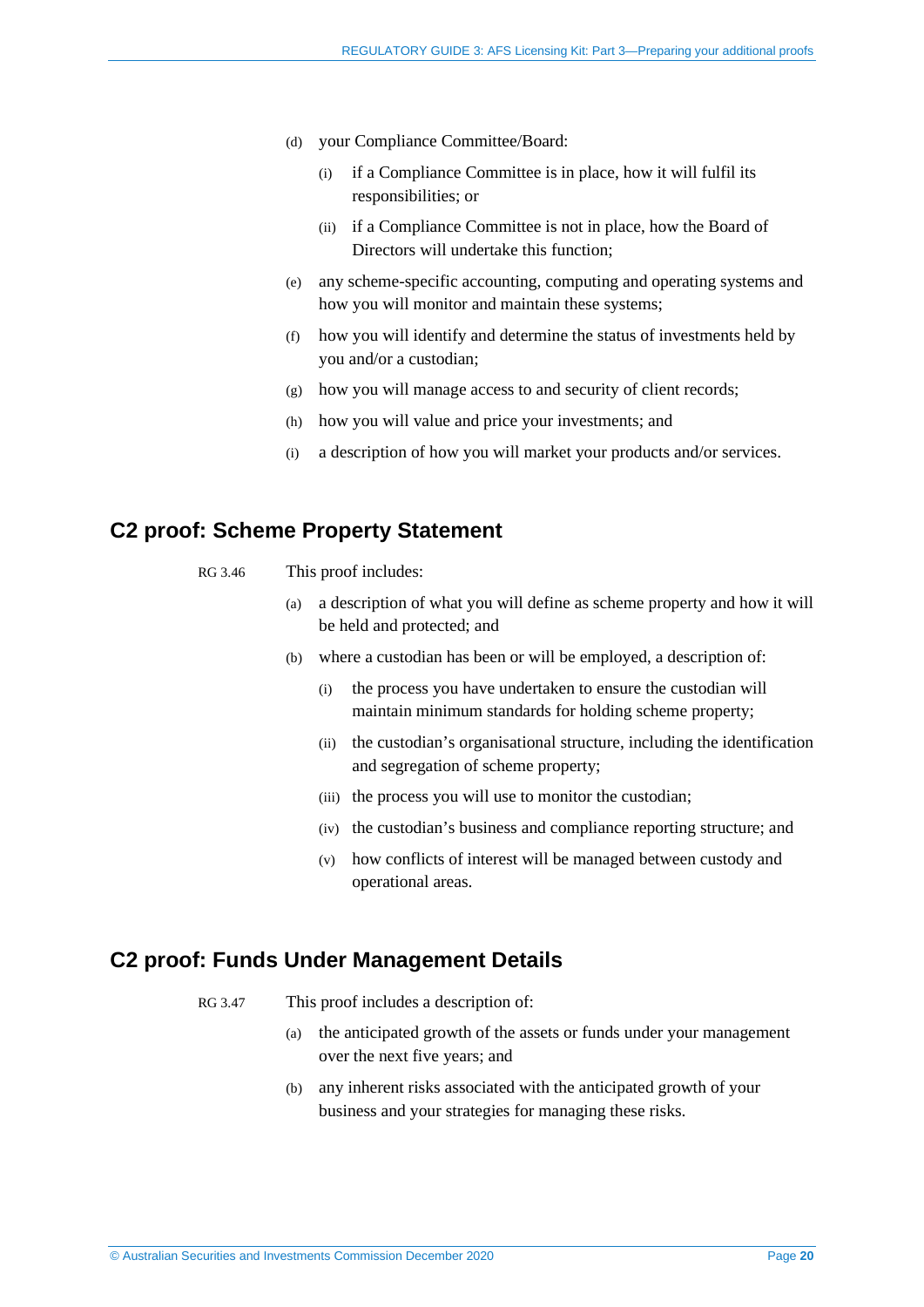## <span id="page-20-0"></span>**C2 proof: Product Distribution Channel Report**

RG 3.48 This proof includes a description of the types of product or service distribution channels you intend to use.

# <span id="page-20-1"></span>**C3 proof: Market Maker Statement**

#### **'Make a market' related activities**

- RG 3.49 This proof includes:
	- (a) a description of each of the 'make a market' related activities you intend to provide under your AFS licence;
	- (b) details of the typical purpose(s) for which clients will use your services and/or products (e.g. hedging, speculating);
	- (c) details of who will be informing these clients about the risks associated with using your services and/or products; and
	- (d) details of the responsible manager(s) who will supervise these activities and the estimated proportion of their time these activities will take.

### **'Make a market' transaction details**

- RG 3.50 This proof also includes:
	- (a) a diagram illustrating your proposed 'make a market' activities, including who else is involved, their roles and obligations (e.g. who will receive and execute client instructions, who the counterparty will be); and
	- (b) a description of who will be doing the following, and how:
		- (i) marketing or promoting the products and/or services;
		- (ii) referring clients to you;
		- (iii) receiving and executing client instructions;
		- (iv) issuing products to clients;
		- (v) holding client money; and
		- (vi) holding any underlying assets (including who will hold the legal and beneficial title to the underlying asset).

### **Your internal controls**

#### RG 3.51 This proof also includes:

(a) details of the types of risk inherently associated with your 'make a market' activities, including operational, market volatility, liquidity and counterparty risks; and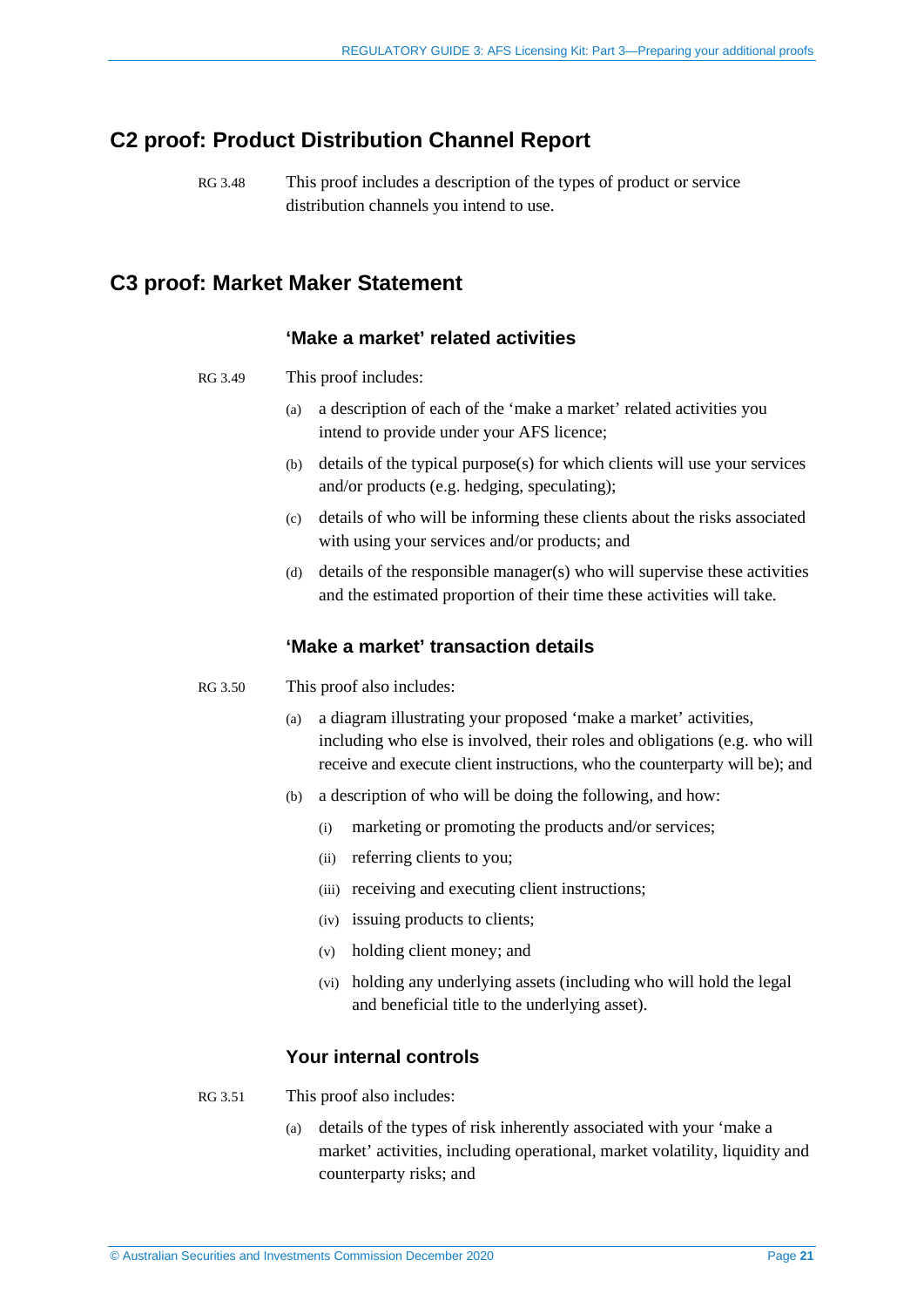- (b) a description of how you assess, monitor and mitigate these risks, including:
	- (i) the controls you have in place to monitor and mitigate these risks;
	- (ii) the frequency at which you will review your risk management control measures (e.g. how often you will review how your control measures and assumptions are derived, and the suitability of your exposure limits);
	- (iii) the procedures you have in place if risk management internal controls, such as exposure limits, are breached; and
	- (iv) who is responsible for managing and reporting on these risks.

### <span id="page-21-0"></span>**C4 proof: Derivatives Statement**

#### **Derivatives products**

- RG 3.52 This proof includes details of the types of derivative your proposed financial services will relate to—that is:
	- (a) whether the products will be exchange traded (ET) and/or over the counter (OTC) derivatives;
	- (b) the nature of the products (e.g. will they be options, warrants, forwards, contracts for difference); and
	- (c) what the underlying asset or index will be (e.g. ASX 200 shares, interest rates, currency, grain, electricity).

### **Derivatives related activities**

- RG 3.53 This proof also includes:
	- (a) details of the types of client your services and/or products will be targeted to, how you identify your target market, and how you will promote your services and/or products;
	- (b) details of the typical purpose(s) for which clients will use your services and/or products (e.g. hedging, speculating);
	- (c) details of who will be informing these clients about the risks associated with buying and selling derivatives; and
	- (d) details of which responsible manager(s) will supervise these activities and the estimated proportion of their time these activities will take.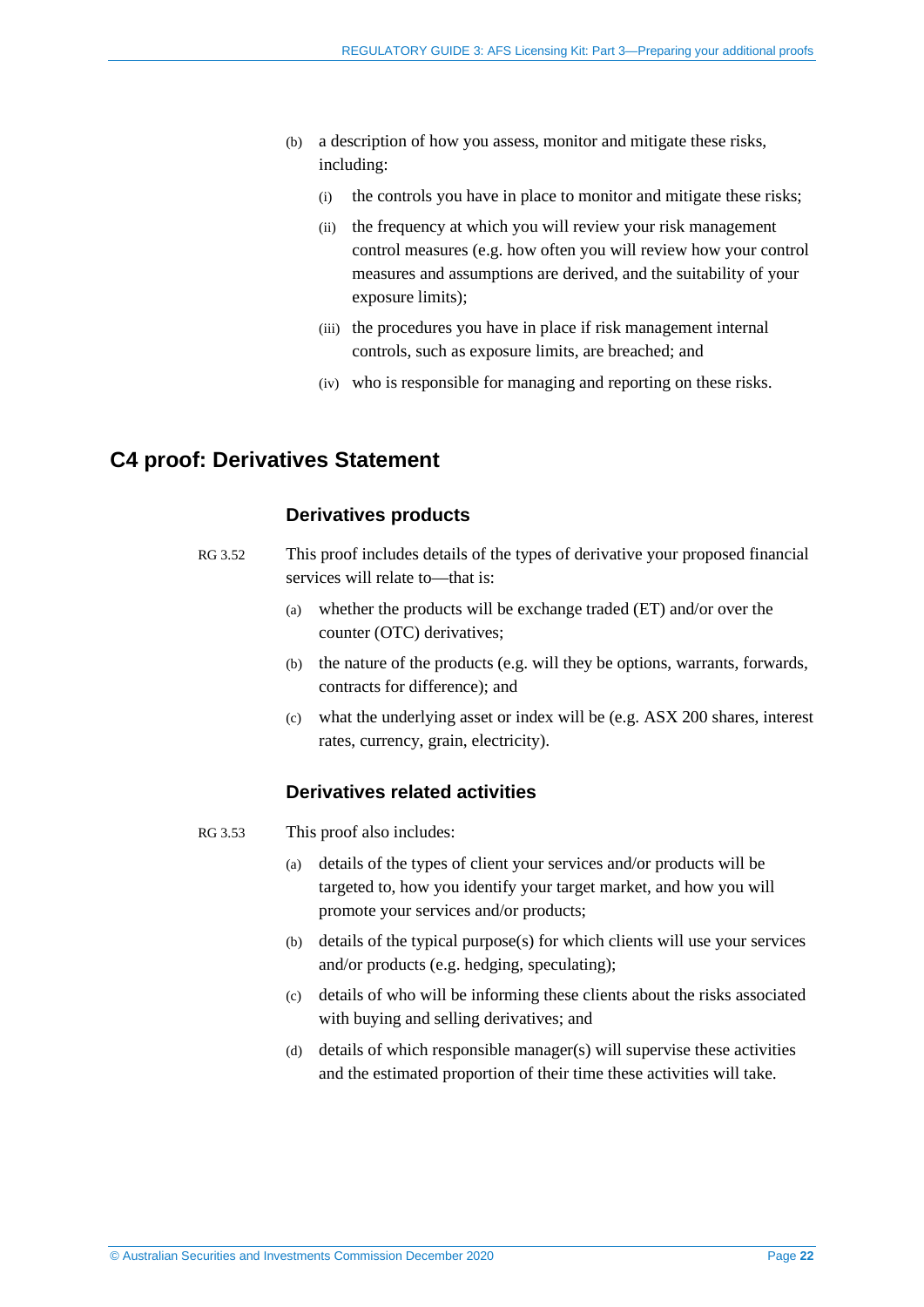### **Derivatives transaction details**

- RG 3.54 This proof also includes:
	- (a) details of:
		- (i) whether or not you will deal in derivatives as principal and, if so, who your typical counterparty will be (e.g. retail clients or wholesale clients); and
		- (ii) whether you will enter into transactions directly with clients or whether you will only deal in derivatives through a licensed market or other AFS licensees;
	- (b) a diagram illustrating your proposed derivatives activities, including who else is involved, their roles and obligations (e.g. who will receive and execute client instructions, who the counterparty will be); and
	- (c) a description of who will be doing the following, and how:
		- (i) marketing or promoting the products and/or services;
		- (ii) referring clients to you;
		- (iii) receiving and executing client instructions;
		- (iv) holding client money;
		- (v) holding any underlying assets (including who will hold the legal and beneficial title to the underlying asset); and
		- (vi) executing derivatives transactions on behalf of clients.

### **Your internal controls**

- RG 3.55 This proof also includes:
	- (a) a description of how your derivatives positions and related activities will be monitored on a day-to-day basis. This needs to include details of the responsible manager(s) who will be supervising your derivativesrelated front, middle and back office functions;
	- (b) details of the types of risk associated with your proposed derivatives transactions, including operational, market volatility, liquidity and counterparty risk; and
	- (c) a description of how you assess, monitor and mitigate these risks, including:
		- (i) the controls you have in place to manage these risks (e.g. your internal controls relating to exposure limits);
		- (ii) the frequency at which you will review your risk management control measures (e.g. how often you will review how your control measures and assumptions are derived, and the suitability of your exposure limits);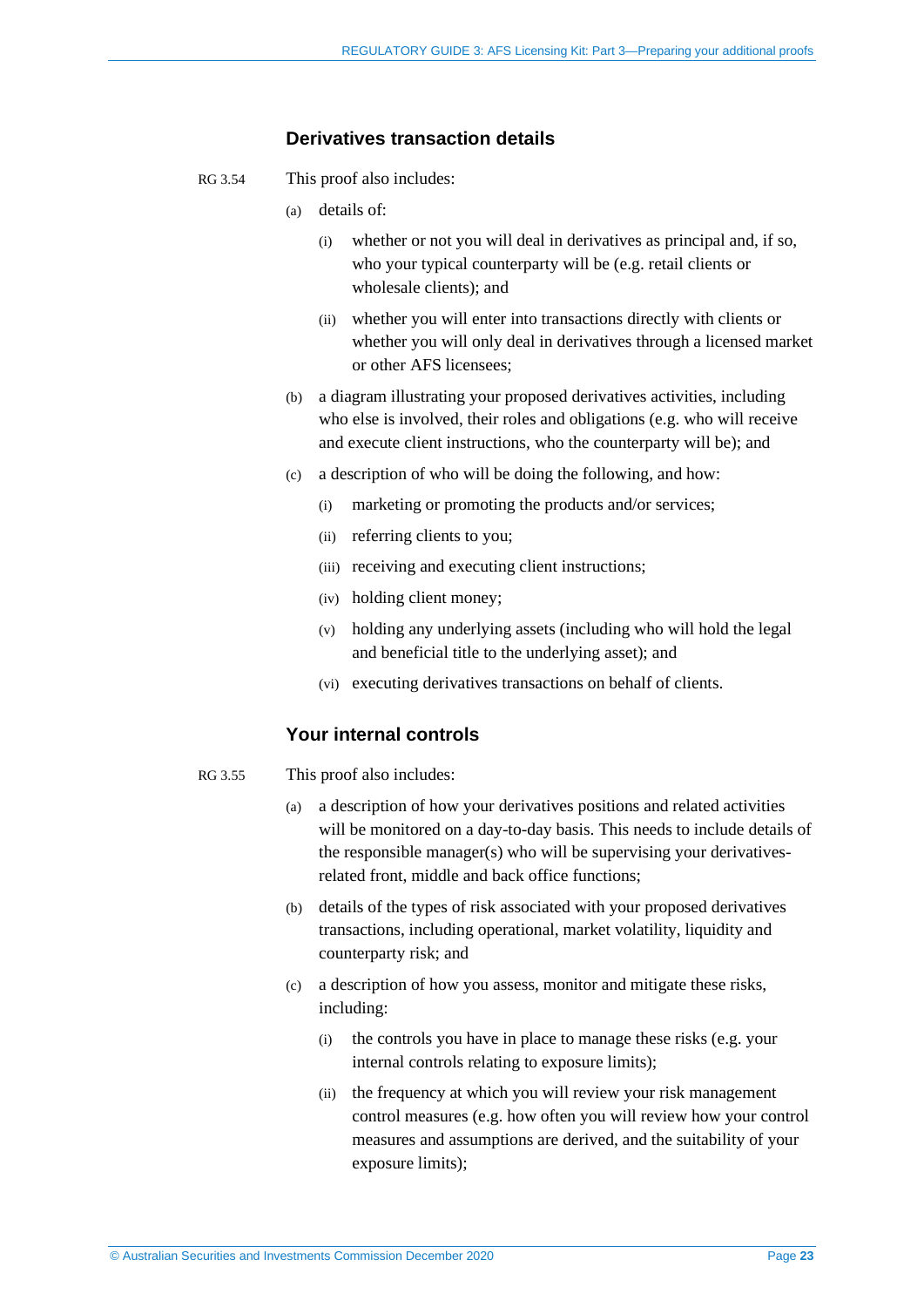- (iii) the procedures you have in place if risk management internal controls, such as exposure limits, are breached; and
- (iv) who is responsible for managing and reporting on these risks.

# <span id="page-23-0"></span>**C5 proof: Foreign Exchange Operating Statement**

### **Foreign exchange activities**

- RG 3.56 This proof includes:
	- (a) a description of foreign exchange (FX) products your proposed financial services will relate to (e.g. FX spots, forwards, swaps, futures);
	- (b) details of the types of client your services and/or products will be targeted to, how you identify your target market, and how you will promote your services and/or products;
	- (c) details of the typical purpose(s) for which your clients will use your services and/or products (e.g. hedging, speculating);
	- (d) details of who will be informing these clients about the risks associated with buying and selling FX products; and
	- (e) details of which responsible manager(s) will supervise these activities and the estimated proportion of their time these activities will take.

### **Foreign exchange transaction details**

- RG 3.57 This proof also includes:
	- (a) details of:
		- (i) whether or not you will deal in FX products as principal and, if so, who your typical counterparty will be (e.g. retail clients or wholesale clients); and
		- (ii) whether you will enter into transactions directly with clients or whether you will only deal in derivatives through a licensed market or other AFS licensees;
	- (b) a diagram illustrating your proposed FX-related activities, including who else is involved, their roles and obligations (e.g. who will receive and execute client instructions, who the counterparty will be); and
	- (c) a description of who will be doing the following, and how:
		- (i) marketing or promoting the products and/or services;
		- (ii) referring clients to you;
		- (iii) receiving and executing client instructions;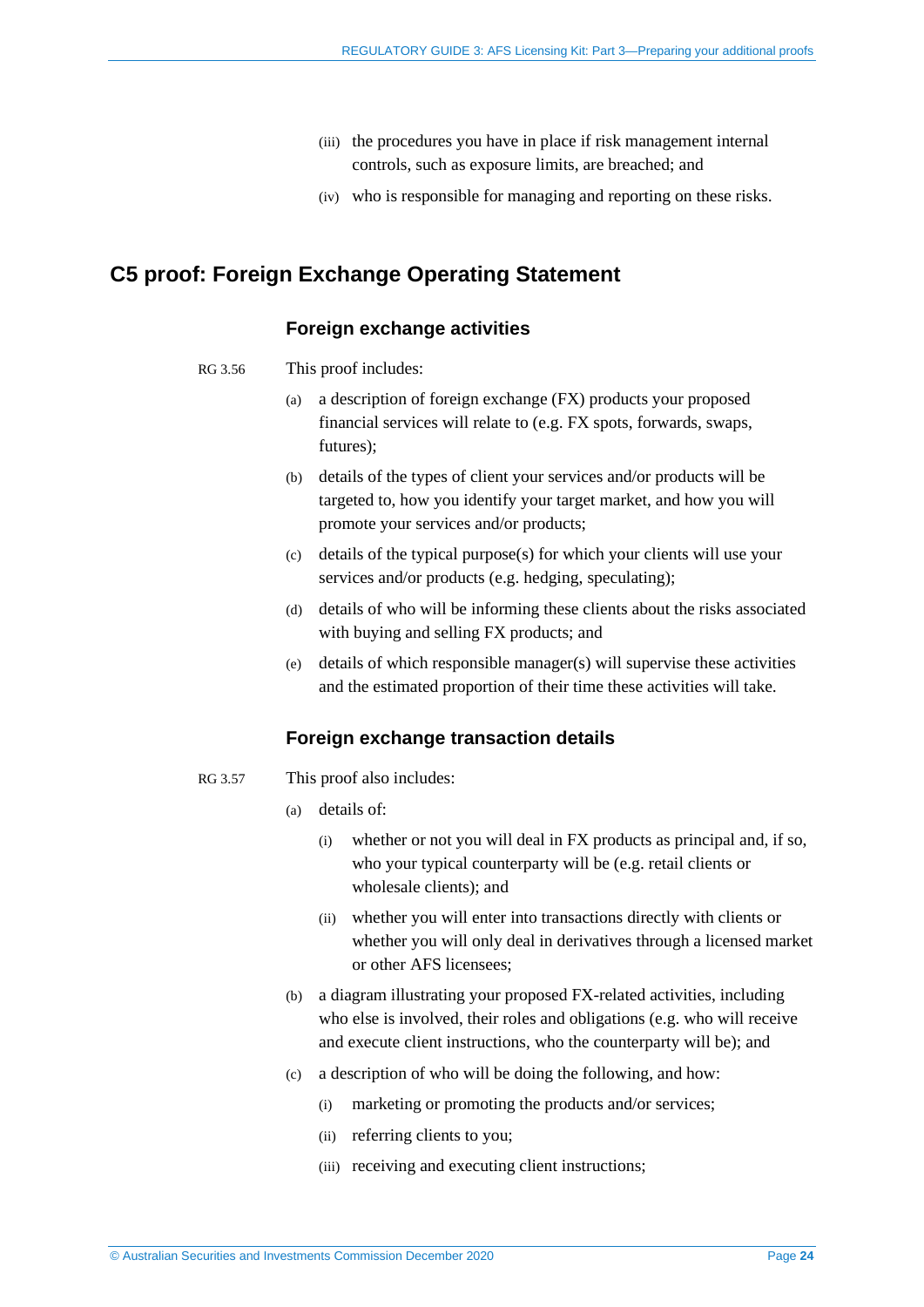- (iv) issuing products to clients;
- (v) holding client money; and
- (vi) executing FX transactions on behalf of clients.

#### **Your internal controls**

- RG 3.58 This proof also includes:
	- (a) a description of how your FX positions and related activities will be monitored on a day-to-day basis. This needs to include details of the responsible manager(s) who will be supervising your FX-related front, middle and back office functions;
	- (b) details of the types of risk associated with your proposed FX transactions, including operational, market volatility, liquidity and counterparty risks; and
	- (c) a description of how you assess, monitor and mitigate these risks, including:
		- (i) the controls you have in place to monitor and mitigate these risks (e.g. your internal controls relating to exposure limits);
		- (ii) the frequency with which you will review your risk management control measures (e.g. how often you will review how your control measures and assumptions are derived, and the suitability of your exposure limits);
		- (iii) the procedures you have in place if risk management internal controls, such as exposure limits, are breached; and
		- (iv) who is responsible for managing and reporting on these risks.

### <span id="page-24-0"></span>**C6 proof: Horse Racing Syndicate Statement**

#### RG 3.59 This proof includes:

- (a) a description of:
	- (i) how you will comply wit[h Regulatory Guide 91](http://www.asic.gov.au/regulatory-resources/find-a-document/regulatory-guides/rg-91-horse-breeding-schemes-and-horse-racing-syndicates/) *Horse breeding schemes and horse racing syndicates* (RG 91) and Class Order [ASIC Corporations \(Horse Schemes\) Instrument 2016/790;](https://www.legislation.gov.au/Series/F2016L01346) and
	- (ii) your processes for ensuring you comply with your obligations under RG 91 and the conditions in subsection 5(5) of [ASIC Corporations](https://www.legislation.gov.au/Series/F2016L01346)  [\(Horse Schemes\) Instrument 2016/790](https://www.legislation.gov.au/Series/F2016L01346) (e.g. your systems and processes for managing the scheme accounting obligations); and
- (b) a letter from a Lead Regulator confirming your status as a registered Approved Promoter with the Lead Regulator: see RG 91.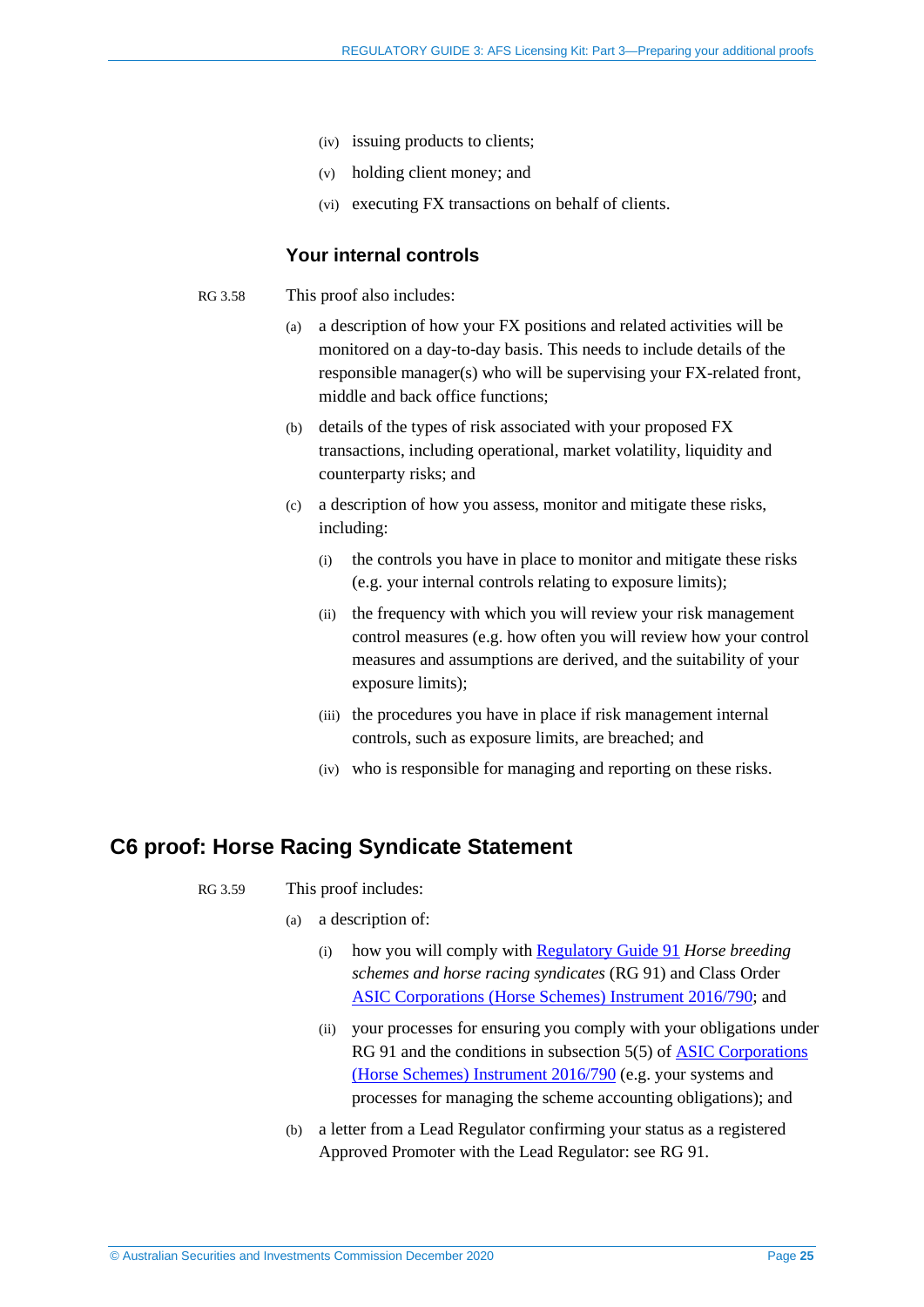## <span id="page-25-0"></span>**C7 proof: Life Insurance Capacity Statement**

- RG 3.60 This proof includes a description of your processes for:
	- (a) ensuring that 'churning' or 'twisting' do not occur; and
	- (b) monitoring commissions (including volume bonuses, override commissions and soft dollar commissions) and how they are disclosed to clients.

# <span id="page-25-1"></span>**C8 proof: Underwriting Agency Capacity Statement**

RG 3.61 This proof includes:

- (a) the names of the insurer(s), including any unauthorised foreign insurers, you intend to act as an underwriting agent for;
- (b) copies of your agency agreements with insurers;
- (c) an explanation of your processes for recording, and notifying insurers of, the risks you have undertaken on behalf of insurers;
- (d) a description of the types of product and/or service distribution channels you intend to use; and
- (e) how premiums will be held (e.g. a separate nominated trust account).

## <span id="page-25-2"></span>**C9 proof: MDA Operator Capacity Statement**

- RG 3.62 This proof includes:
	- (a) a pro forma or standard agreement used to cover the MDA services you provide;
	- (b) details of the financial products that will comprise the MDA service you provide;
	- (c) details of the trading discretions offered by the MDA operator to the client;
	- (d) a description of the manner in which clients will be making contributions;
	- (e) a description of your processes for ensuring that client assets are managed as a discrete portfolio, including the custody arrangements in relation to portfolio assets;
	- (f) details of the scope of the investment program offered to retail clients, including:
		- (i) how appropriateness is determined; and
		- (ii) review procedures; and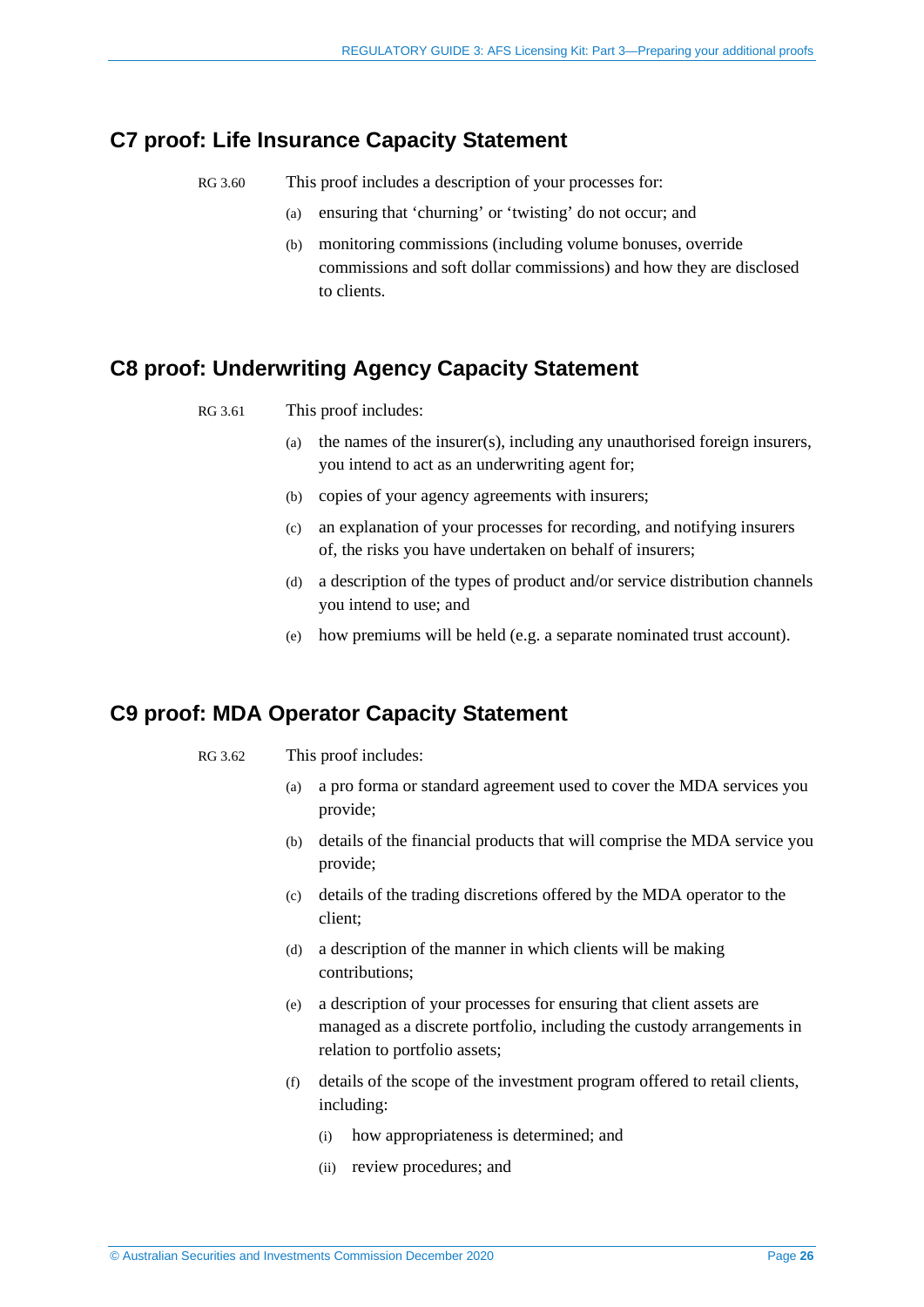(g) a description of how you will enable clients to monitor the performance of, and trading in, their portfolio.

## <span id="page-26-1"></span><span id="page-26-0"></span>**C10 proof: Margin Lending Facilities Provider Statement**

#### RG 3.63 This proof includes:

- (a) a pro forma or standard agreement used to cover the margin lending facilities you provide;
- (b) a description of your processes for ensuring that the margin lending facilities you provide or the limit increases you grant are not unsuitable for the client within the meaning of s985H(2);
- (c) a description of your processes for ensuring that a client who requests a copy of the assessment of unsuitability is given a copy of the assessment in the time and manner required by s985J;
- (d) a description of your processes for ensuring that margin lending facilities are actively monitored to detect when the facility goes into margin call;
- (e) a description of your processes for ensuring that reasonable steps are taken to notify clients when a margin call occurs in the time and manner required by s985M;
- <span id="page-26-2"></span>(f) where you have arrangements with an agent (i.e. another AFS licensee, such as a financial adviser) and a client to notify the client of margin calls on your behalf:
	- (i) details of your processes for ensuring that appropriate contractual arrangements are in place between all parties requiring notification of margin calls in the time and manner required by s985M; and
	- (ii) details of your processes for ensuring these contractual arrangements are followed; and
- (g) in addition to the materials in RG [3.63\(a\)–](#page-26-1)RG [3.63\(f\),](#page-26-2) where you provide non-standard margin lending facilities a description of your processes for ensuring that clients are made aware of the significant risks associated with acquiring a non-standard margin lending facility in any Product Disclosure Statement and on an ongoing basis. This includes but is not limited to a description of following risks:
	- (i) the risk associated with the client transferring title to their marketable securities. In the event that the party with title becomes insolvent, the client becomes an unsecured creditor and could lose all or part of the marketable securities transferred;
	- (ii) the risk that, if the party providing the consideration for title of the securities becomes insolvent, the client may not get full payment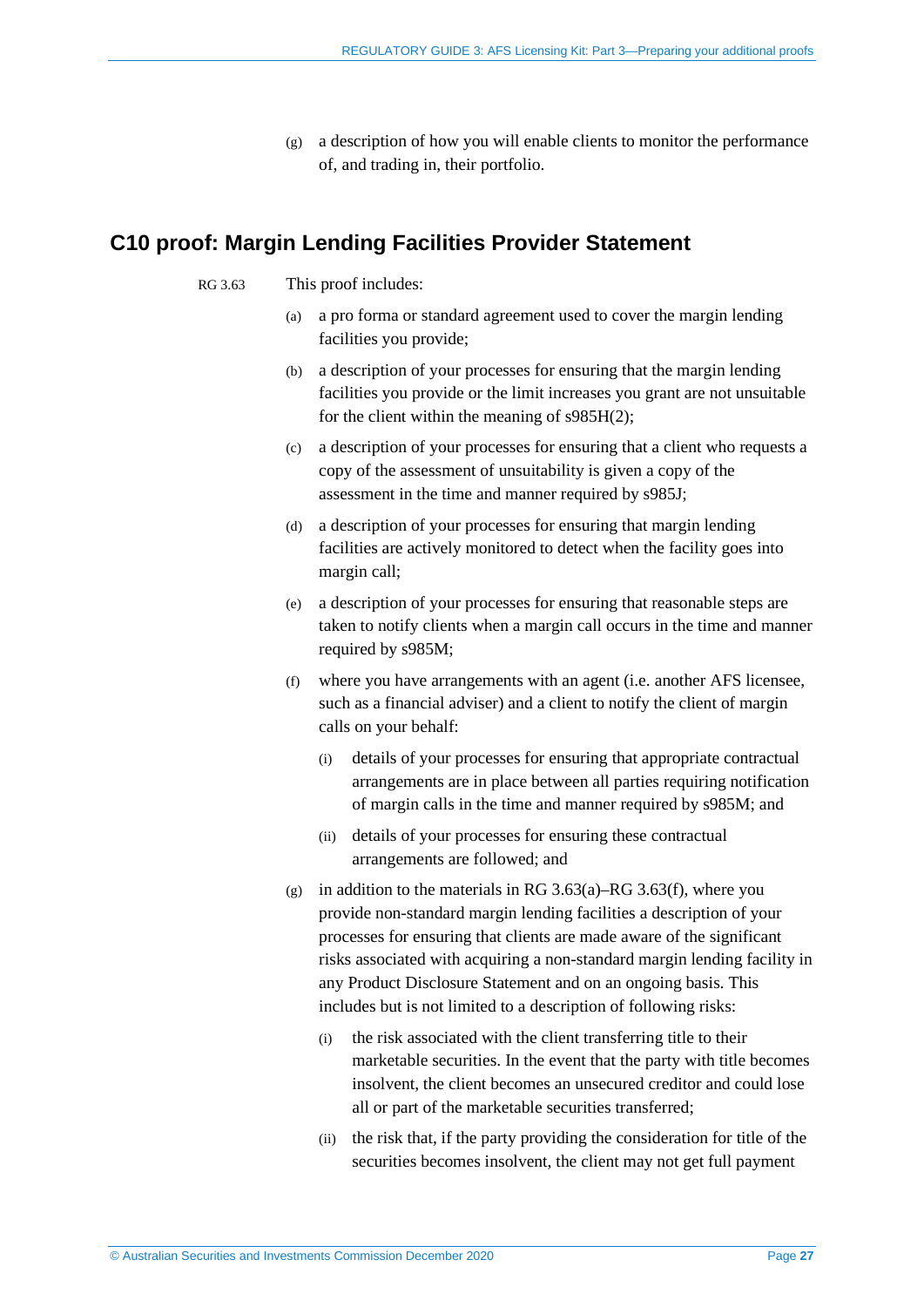for the securities they have already transferred and that existing amounts that have been paid to them might be challenged; and

(iii) the risk that despite the transfer of the securities clients may still need to provide extra funds to meet any margin calls relating to any securities that have been transferred under the facility.

### <span id="page-27-0"></span>**C11 proof: Crowd-Funding Service Statement**

### **Obligations in relation to offering companies and CSF offer documents**

- RG 3.64 This proof includes:
	- (a) the standard terms of your hosting agreement with eligible crowdsourced funding (CSF) companies;
	- (b) a description of your arrangements, systems, and written policies and procedures to:
		- (i) check the identity of an offering company, its directors, officers and senior managers;
		- (ii) check that the offering company satisfies the eligibility requirements in s738H;
		- (iii) check that a CSF offer document contains all required information and is worded and presented in a 'clear, concise and effective' manner; and
		- (iv) ensure that the checks conducted by you are conducted to a reasonable standard; and
	- (c) a description of your arrangements, systems, and written policies and procedures to decide when you will not publish or continue to publish a CSF offer document—including how you will determine whether:
		- (i) you are satisfied as to the identity of the offering company or its directors or officers;
		- (ii) you have reason to believe that:
			- (A) the CSF offer is not eligible to be made under Pt 6D.3A of the Corporations Act;
			- (B) any director or officer of the offering company is not a fit and proper person; or
			- (C) relevant parties have knowingly engaged in conduct that is misleading or deceptive or likely to mislead or deceive in relation to the CSF offer (including conduct that may be deemed to be misleading or deceptive); and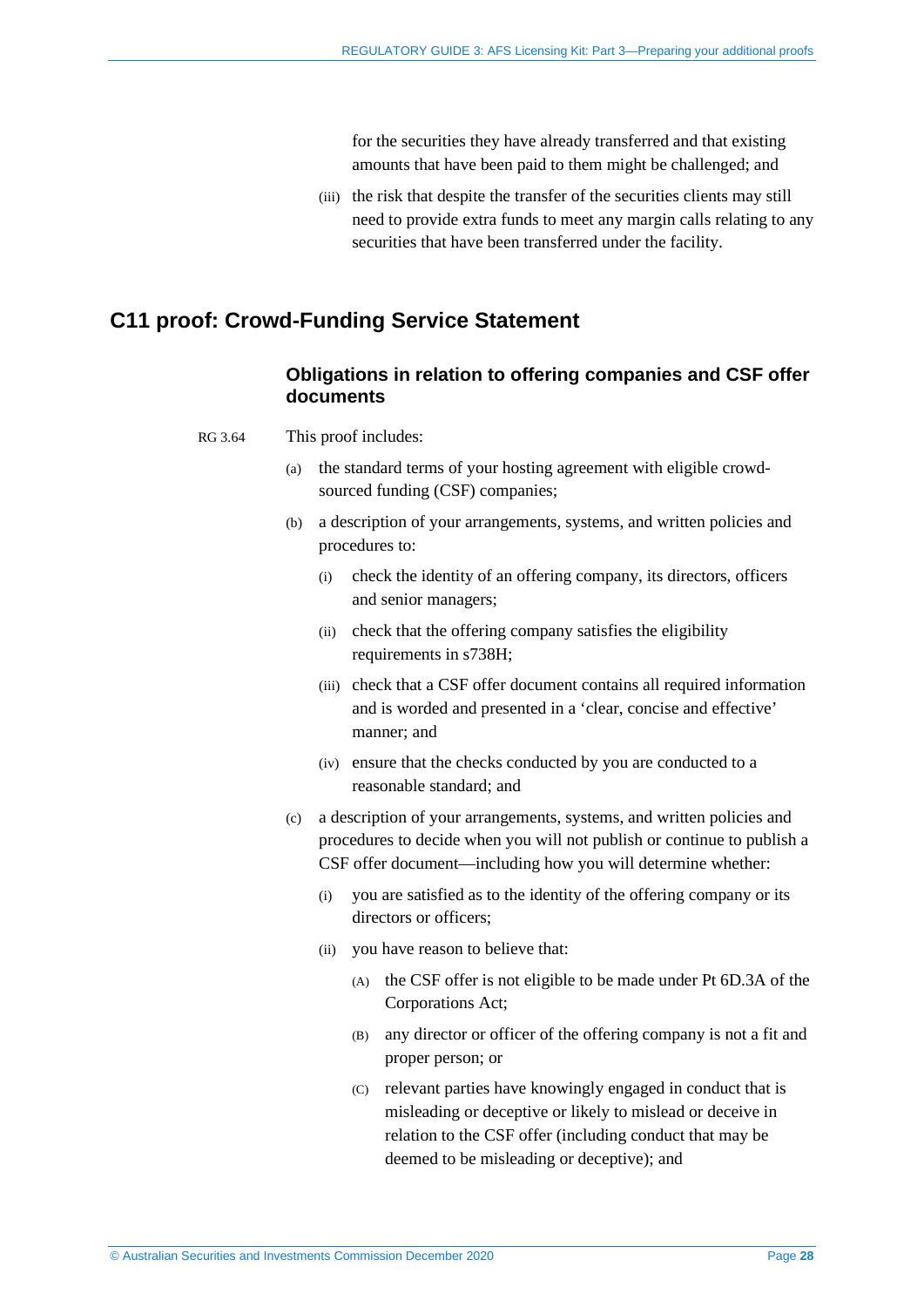(iii) you are prevented from publishing or continuing to publish a CSF offer document, or you are required to either close or suspend a CSF offer, because the CSF offer document is defective.

#### **Obligations in relation to investors, the offer platform and application and communication facilities**

- RG 3.65 This proof also includes:
	- (a) a description of your systems and written procedures to ensure compliance with the obligations to:
		- (i) prominently display on the offer platform:
			- (A) the general risk warning;
			- (B) details of the rights and method for withdrawal of applications under s738ZD; and
			- (C) your fees and pecuniary interests in connection with a CSF offer;
		- (ii) publish the CSF offer in, or together with, the CSF offer document on your offer platform;
		- (iii) take certain actions if you become aware the CSF offer document is defective;
		- (iv) complete the required checks and determinations after you are given a replacement or supplementary CSF offer document under s738W;
		- (v) meet the requirements for making, opening, closing, suspension, removal and completion of offers; and
		- (vi) follow the procedure for the withdrawal of applications and the return of application money;
	- (b) a description of your systems and written procedures to ensure you comply with the requirements to:
		- (i) ensure applications for the issue of securities under a CSF offer are only accepted when made through the application facility;
		- (ii) ensure retail clients:
			- (A) complete the prescribed risk acknowledgement before making an application; and
			- (B) do not exceed the investor cap; and
		- (iii) ensure no applications can be made if a CSF offer is suspended or closed;
	- (c) a description of your systems, arrangements and written procedures:
		- (i) for dealing with applications through the application facility including details of the order in which applications will be dealt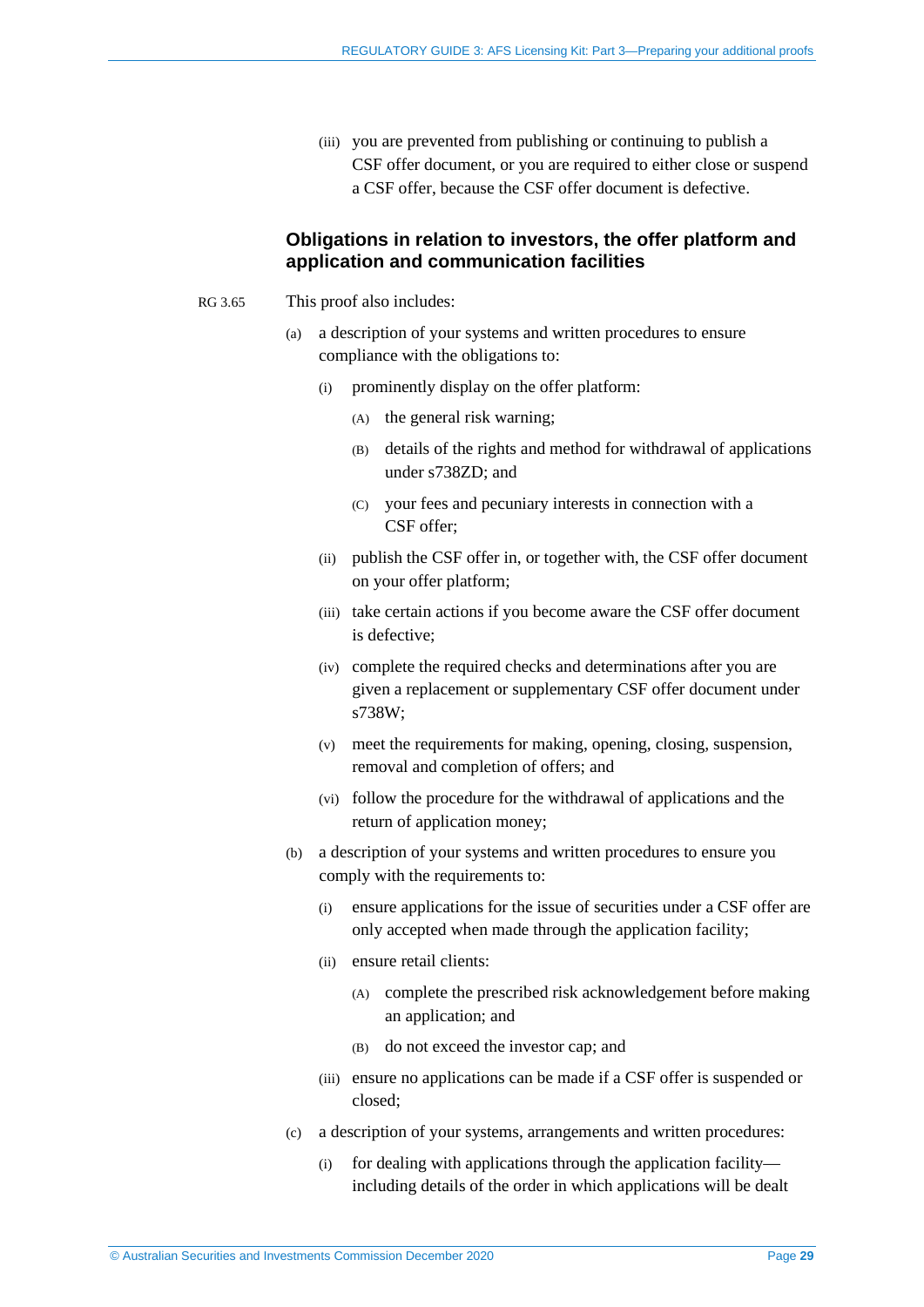with, the circumstances in which they will or may be rejected and how you will determine whether the minimum subscription for a CSF offer has been achieved;

- (ii) for complying with your obligations relating to the provision, oversight and use of a communication facility for each CSF offer;
- (iii) for complying with your obligations in relation to application money—including the cooling-off period for retail clients and withdrawal of applications by a method specified on the offer platform;
- (iv) to ensure you and your associates do not provide, or arrange to provide, financial assistance to a retail client to acquire securities on your offer platform; and
- (v) for managing conflicts of interest that may arise wholly, or partially, in relation to your activities in providing the crowdfunding service; and
- (d) a pro forma balance sheet with surplus liquid funds (SLF) of at least \$50,000 (prepared on the assumption that you will hold application money in excess of \$100,000 from clients for CSF offers).

## <span id="page-29-0"></span>**C12 proof: Insurance Claims Handling and Settling Service Statement**

Note: In preparing this proof, only summaries should be provided; do not give us copies of your documented procedures or policies. All references to legislative provisions in this proof are to provisions of the Corporations Act.

### **Efficiently, honestly and fairly (s912A(1)(a))**

#### **Timeliness**

- RG 3.66 This proof includes a description of your arrangements, systems, and written policies and procedures relating to:
	- (a) the key steps and milestones, and the associated timeframes, that you and your representatives will reasonably take, or expect to take (excluding time that is within the control of the claimant or its representatives), from initial inquiry about a claim or potential claim to finalisation of the claim or your involvement with the claim;
	- (b) how you will monitor your compliance with these timeframes, and what you will do to review and address any delays within your control;
	- (c) if you rely on outsourced third parties—how you will monitor their compliance with these timeframes, and what you will do to review and address any delays by them; and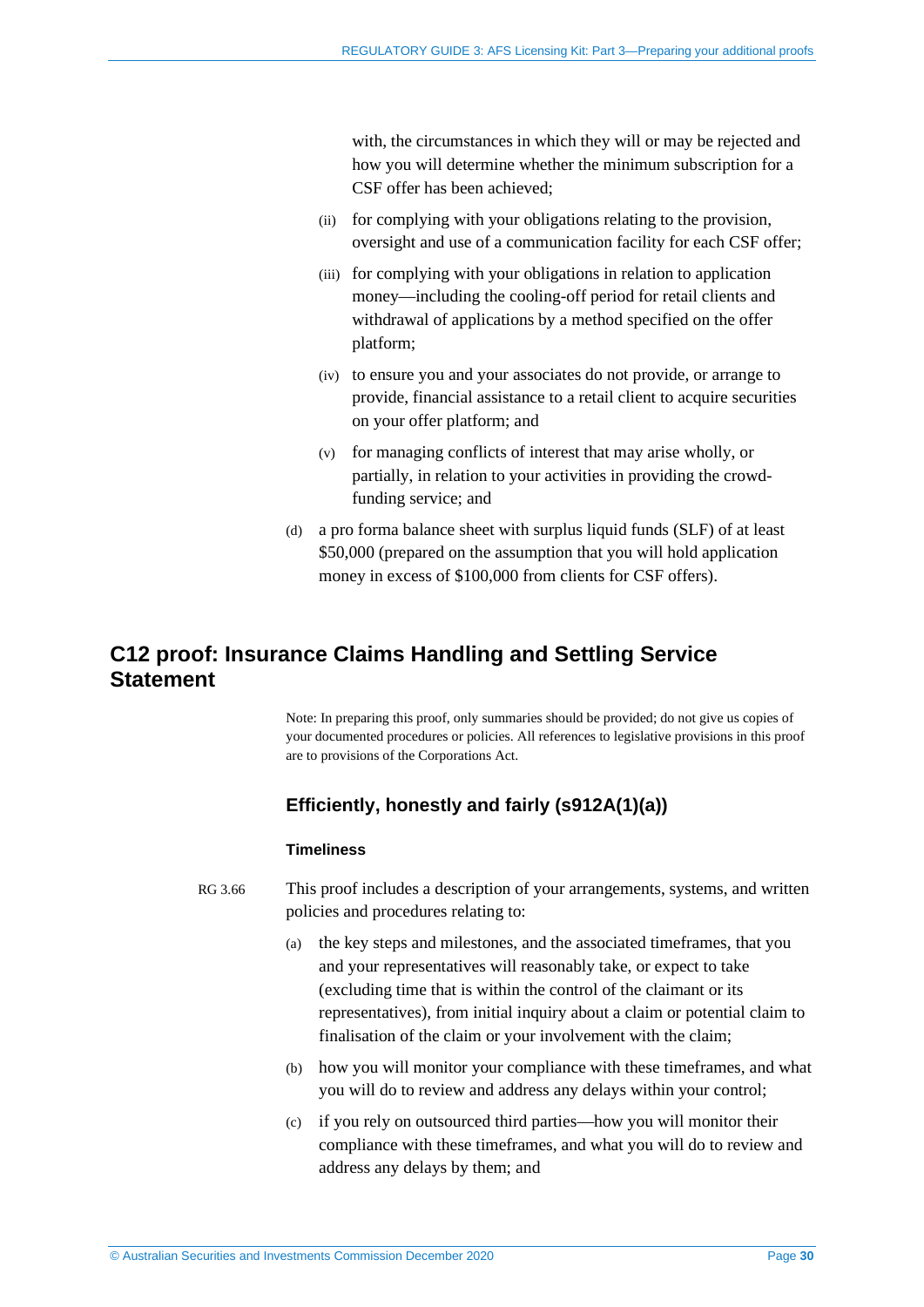(d) unless you are applying to act on behalf of a claimant (i.e. you are seeking an authorisation under  $s766G(1)(c)$  as a 'claimant intermediary')—any industry code timeframes you intend to follow (even if you do not subscribe to that industry code).

#### **Transparency and fairness**

- RG 3.67 This proof also includes a description of your arrangements, systems, and written policies and procedures relating to:
	- (a) what you will do to ensure that claimants understand the claims process, including knowing:
		- (i) what to expect from you in the claims handling and settling process;
		- (ii) what you will expect of them;
		- (iii) how long it generally takes for a decision on a claim to be made;
		- (iv) why you need certain information from them;
		- (v) how often they will be told about the progress of their claim and how they can seek more information about its progress;
		- (vi) if their claim has been rejected (in full or in part), why this is the case, including clearly explaining to the claimant any adverse findings and giving them an opportunity to respond and provide additional information (i.e. affording them procedural fairness); and
		- (vii) they have a right to make a complaint and how to access internal dispute resolution arrangements and external dispute resolution through AFCA;
	- (b) the types of activities, and the extent of inquiries or substantiation (i.e. with examples) you expect to request of a claimant or potential claimant, including details of the factors you will have regard to in treating a claimant or their situation as exceptional (i.e. warranting more onerous substantiation or possible surveillance);
	- (c) ensuring you and your representatives act reasonably (i.e. by limiting to a reasonable extent the burden and intrusiveness of inquiries) in handling and settling a claim; and
	- (d) if you are a claimant intermediary—when and how you or your representatives will provide clients with a Financial Services Guide as required under s941C(7A).

#### **Claimants experiencing vulnerability or financial hardship**

RG 3.68 Vulnerability may arise from a range of factors such as age, disability, mental health, physical health, family violence, language barriers, literacy, cultural background, Aboriginal or Torres Strait Islander status, remote location or financial distress.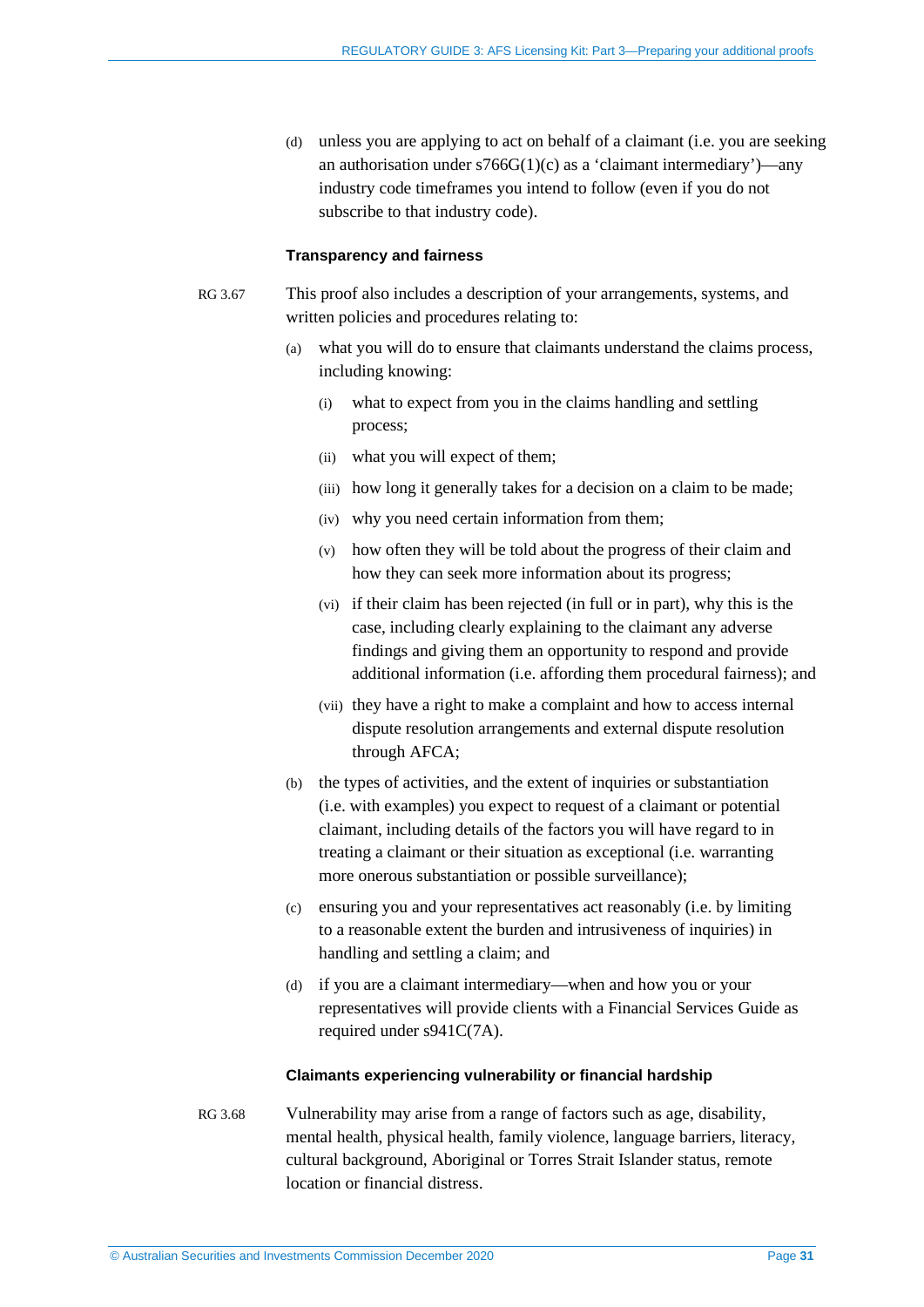- RG 3.69 This proof also includes a description of your arrangements, systems, and written policies and procedures relating to:
	- (a) identifying and dealing with claimants and potential claimants who are experiencing vulnerability or financial hardship differently to other claimants; and
	- (b) training and supervising your representatives on how to deal with vulnerable claimants and potential claimants.

#### **Code membership**

- RG 3.70 Unless you are applying to be a claimant intermediary, this proof also includes an explanation of:
	- (a) if you subscribe to an industry code—which one;
	- (b) if you do not subscribe to an industry code—what your service standards and timeframes are and whether they are consistent with any relevant industry code; and
	- (c) if you are in an industry that does not have an industry code covering claims handling and settling—whether you will set your service standards in a way that is informed by the relevant codes, and consistent with them where feasible.

#### **Managing conflicts of interest (s912A(1)(aa))**

- RG 3.71 This proof also includes a description of your arrangements, systems, and written policies and procedures relating to:
	- (a) what you regard are your key conflicts of interest and key potential conflicts of interest;
	- (b) how you will select representatives to provide any of your claims handling and settling services in light of the type of claims handling and settling services you will engage them to provide for you;
	- (c) the management of any conflicts between your interests, the interests of your representatives, and the interests of the claimant in relation to:
		- (i) incentives and performance measurements for your representatives and the obligation to assess each claim on its merits;
		- (ii) any remuneration agreements with your representatives and the obligation to handle claims efficiently, honestly and fairly; and
		- (iii) any third-party commercial arrangements and the obligation to assess each claim on its merits; and
	- (d) the frequency and scope of reviewing the adequacy of your processes for identifying and managing conflicts of interest.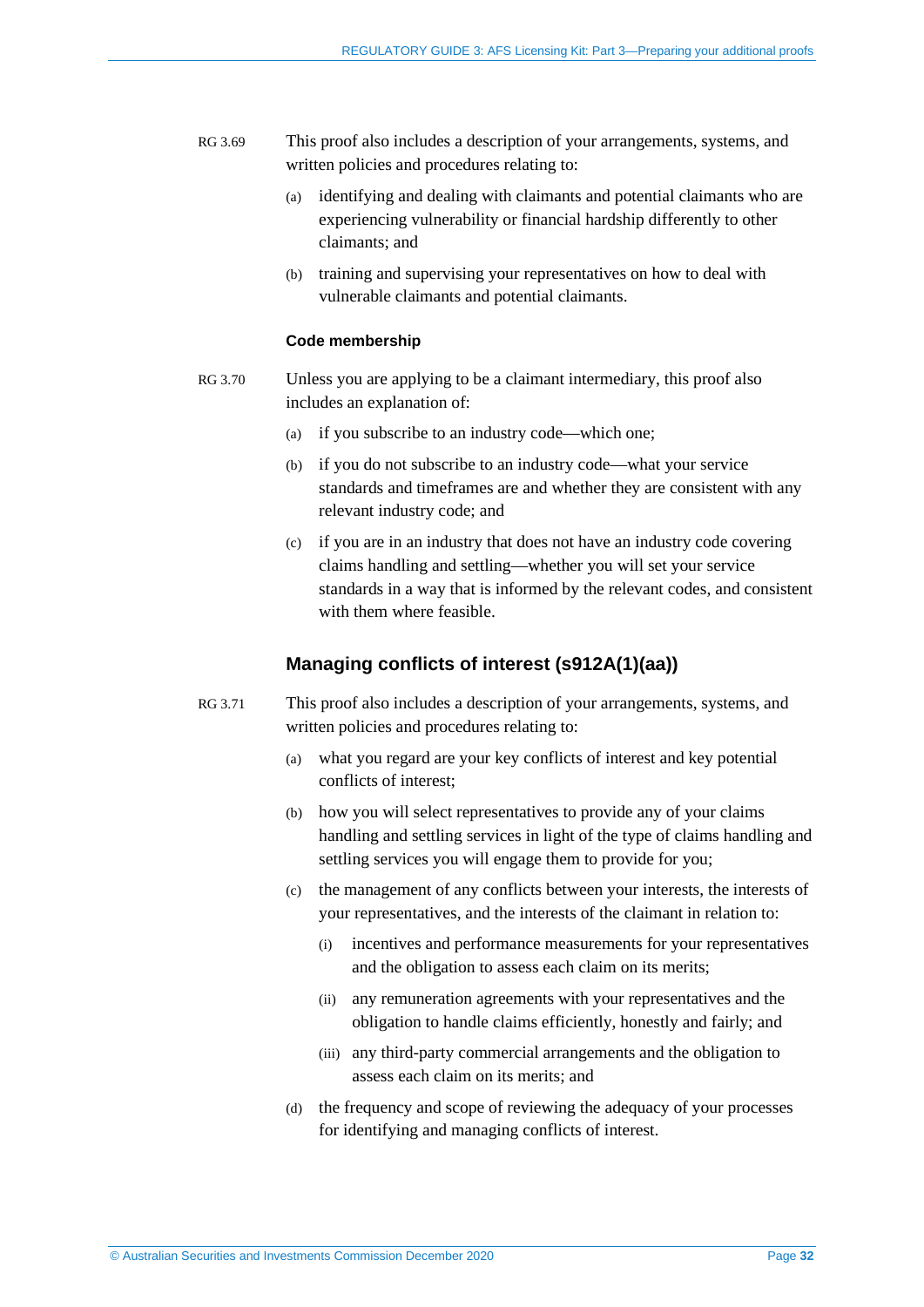### **Representatives (s912A(1)(ca) and 912A(1)(f))**

- RG 3.72 This proof also includes a description of your arrangements, systems, and written policies and procedures relating to:
	- (a) taking reasonable steps to ensure your representatives are adequately trained to provide claims handling and settling services;
	- (b) taking reasonable steps to ensure your representatives are competent to provide claims handling and settling services;
	- (c) the financial, human and technological resources you will engage to monitor and supervise your representatives to ensure that you are meeting your licence obligations in the provision of claims handling and settling services (including the frequency of testing and reviewing of their competence and appropriateness to continue to act as your representatives); and
	- (d) how you will monitor and resolve complaints made against your representatives.

### **Cash Settlement Fact Sheet—General insurance claims (Div 3A of Pt 7.7)**

- RG 3.73 This part of the C12 proof only applies to general insurance claims handling and settling services (and excludes claimant intermediaries).
- RG 3.74 This part of the proof includes a description of your arrangements, systems, and written policies and procedures relating to:
	- (a) how you will ensure the content of your Cash Settlement Fact Sheet meets the requirements in Div 3A of Pt 7.7;
	- (b) how you will identify whether the fact sheet is required to be provided to a claimant; and
	- (c) if your arrangements include that your representatives provide the fact sheet to the claimant—how you will ensure that your representatives comply.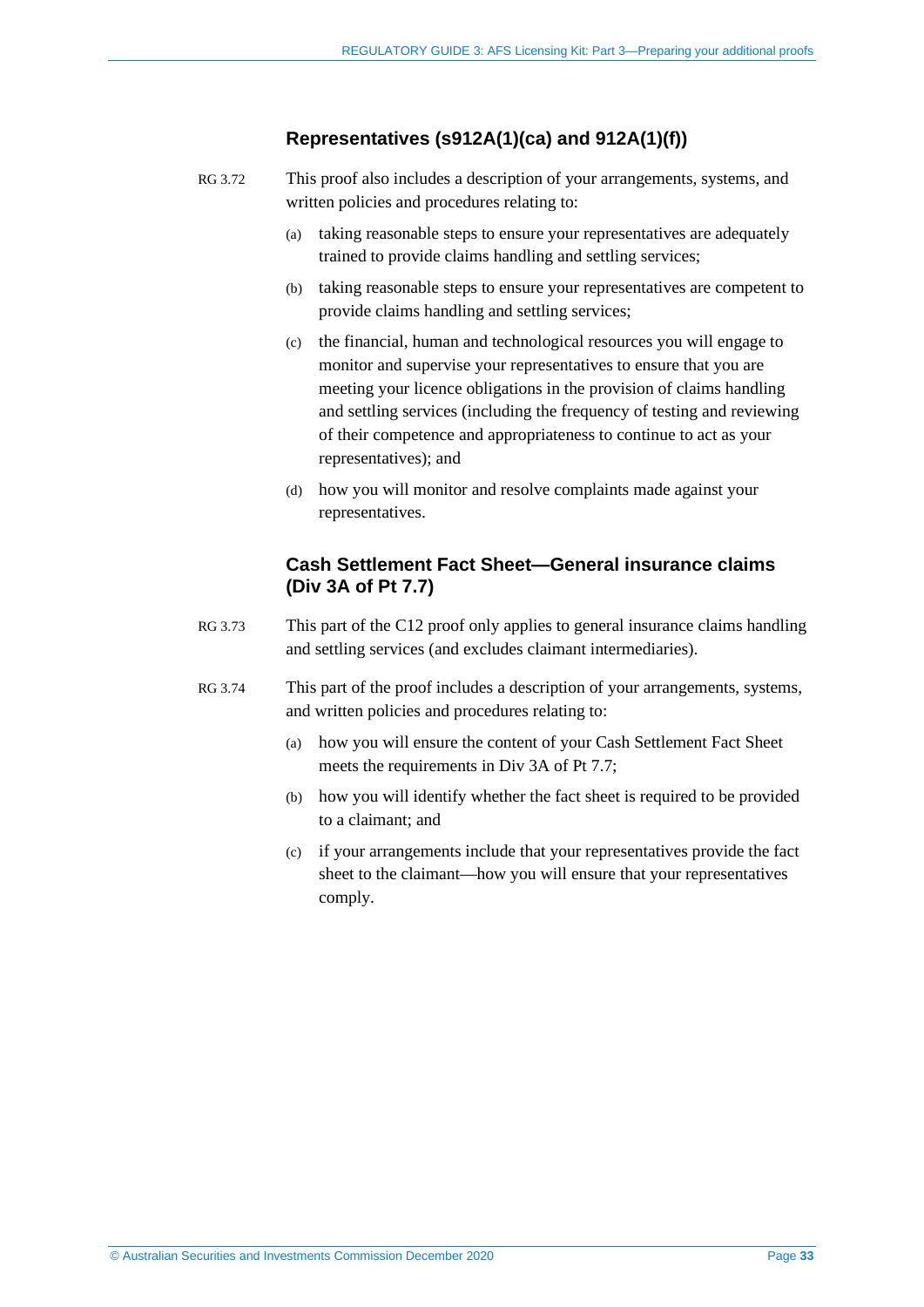# <span id="page-33-0"></span>**Key terms**

| Term                                    | <b>Meaning in this document</b>                                                                                                                                                                                                                                      |
|-----------------------------------------|----------------------------------------------------------------------------------------------------------------------------------------------------------------------------------------------------------------------------------------------------------------------|
| AFCA                                    | Australian Financial Complaints Authority-AFCA is the<br>operator of the AFCA scheme, which is the external<br>dispute resolution scheme for which an authorisation<br>under Pt 7.10A of the Corporations Act is in force                                            |
| AFS licence                             | An Australian financial services licence under s913B of the<br>Corporations Act that authorises a person who carries out<br>a financial services business to provide financial services<br>Note: This is a definition contained in s761A of the<br>Corporations Act. |
| <b>AFS</b> licensee                     | A person who holds an Australian financial services<br>licence under s913B of the Corporations Act                                                                                                                                                                   |
| APRA                                    | Australian Prudential Regulation Authority                                                                                                                                                                                                                           |
| <b>ASIC</b>                             | Australian Securities and Investments Commission                                                                                                                                                                                                                     |
| body regulated by<br><b>APRA</b>        | Has the meaning given in s3(2) of the Australian<br>Prudential Regulation Authority Act 1998                                                                                                                                                                         |
| claims handling and<br>settling service | Has the meaning given in s766G of the Corporations Act                                                                                                                                                                                                               |
| [CO 13/761] (for<br>example)            | An ASIC class order (in this example numbered 13/761)                                                                                                                                                                                                                |
| <b>Corporations Act</b>                 | Corporations Act 2001, including regulations made for the<br>purposes of that Act                                                                                                                                                                                    |
| crowd-funding service                   | Has the meaning given in s766F of the Corporations Act                                                                                                                                                                                                               |
| <b>CSF</b>                              | Crowd-sourced funding                                                                                                                                                                                                                                                |
| <b>CSF</b> intermediary                 | An AFS licensee whose licence expressly authorises the<br>licensee to provide a crowd-funding service<br>Note: See s738C of the Corporations Act.                                                                                                                    |
| CSF offer                               | An offer of ordinary shares that is made under the CSF<br>regime in Pt 6D.3A of the Corporations Act<br>Note: See s738B of the Corporations Act.                                                                                                                     |
| CSF offer document                      | A document setting out the terms of a CSF offer that<br>complies with s738J of the Corporations Act                                                                                                                                                                  |
| CSF regime                              | The statutory regime for crowd-sourced funding in Pt<br>6D.3A of the Corporations Act regulating CSF offers                                                                                                                                                          |
| eligible CSF company                    | A company that meets the requirements in s738H of the<br>Corporations Act to be eligible to make a CSF offer                                                                                                                                                         |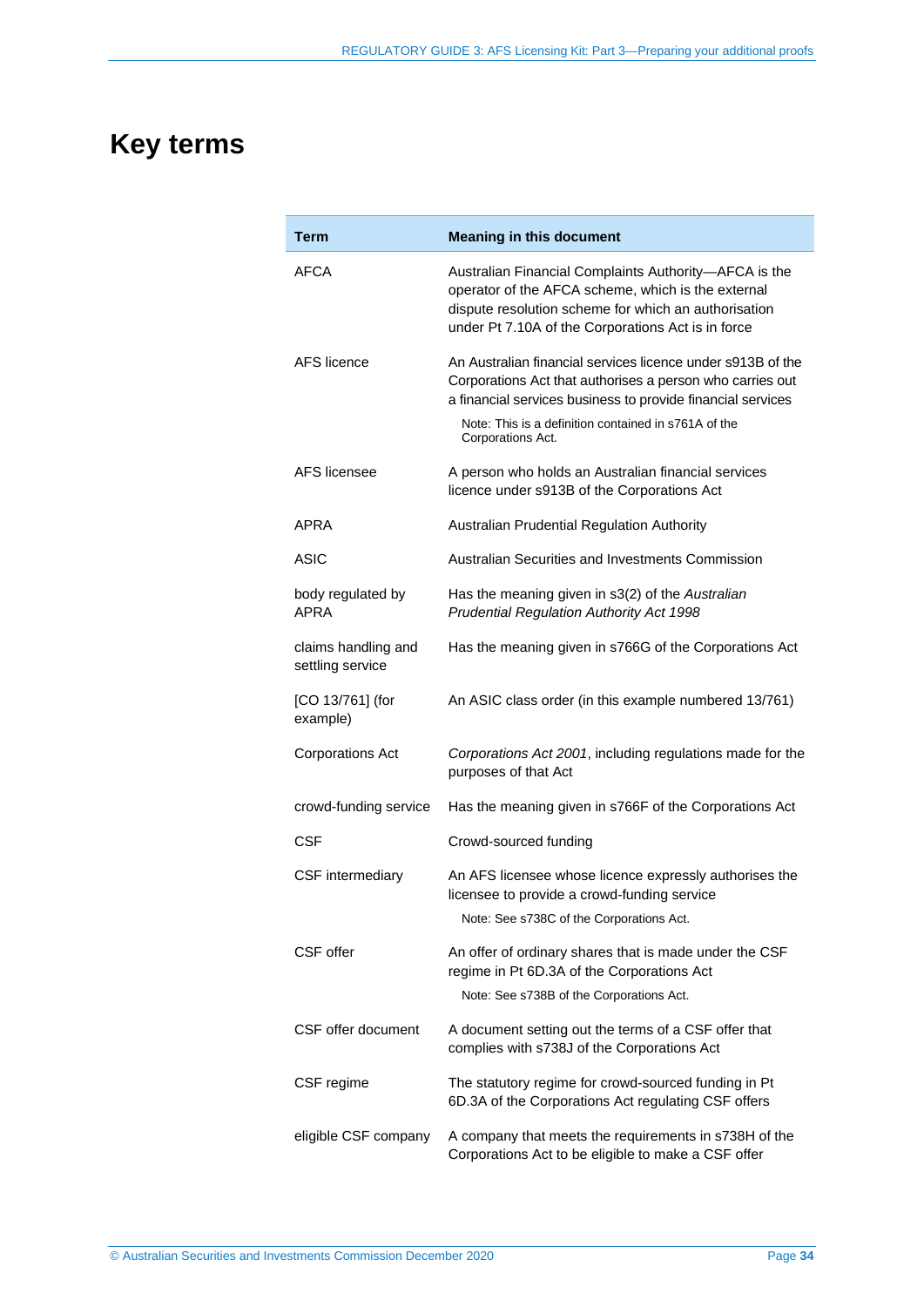| Term                             | <b>Meaning in this document</b>                                                                                                                                                    |
|----------------------------------|------------------------------------------------------------------------------------------------------------------------------------------------------------------------------------|
| financial services<br>laws       | Has the meaning given in s761A of the Corporations Act                                                                                                                             |
| general obligations              | The obligations of an AFS licensee under s912A(1) of the<br><b>Corporations Act</b>                                                                                                |
| general risk warning             | A statement in the terms specified in reg 6D.3A.10 of the<br>Corporations Regulations, which alerts retail investors to<br>the risks associated with investing in CSF offers       |
|                                  | Note 1: See s738ZA(2) of the Corporations Act.                                                                                                                                     |
|                                  | Note 2: See also reg 6D.3A.03 for the version of the risk<br>warning that must be included in a CSF offer document.                                                                |
| <b>IDPS</b>                      | An investor directed portfolio service as defined in Class<br>Order [CO 13/763] Investor directed portfolio services or<br>any instrument that amends or replaces that class order |
| incidental provider              | Has the meaning given in [CO 13/761] Financial<br>requirements for custodial or depository service providers                                                                       |
| MDA                              | Managed discretionary account                                                                                                                                                      |
| PF 209 (for example)             | An ASIC pro forma (in this example numbered 209)                                                                                                                                   |
| platform                         | A website or other electronic facility provided by the<br>CSF intermediary to host a CSF offer                                                                                     |
| registered scheme                | A managed investment scheme that is registered under<br>s601EB of the Corporations Act                                                                                             |
| regulated<br>superannuation fund | Has the meaning given in the Superannuation Industry<br>(Supervision) Act 1993                                                                                                     |
| representative                   | Means:                                                                                                                                                                             |
|                                  | • an authorised representative of the licensee;                                                                                                                                    |
|                                  | • an employee or director of the licensee;                                                                                                                                         |
|                                  | • an employee or director of a related body corporate of<br>the licensee; or                                                                                                       |
|                                  | • any other person acting on behalf of the licensee                                                                                                                                |
|                                  | Note: This is a definition contained in s910A of the<br>Corporations Act.                                                                                                          |
| RG 166 (for example)             | An ASIC regulatory guide (in this example numbered 166)                                                                                                                            |
| <b>RSE</b> licence               | Registrable superannuation entity licence (granted by<br>APRA)                                                                                                                     |
| <b>RSE</b> licensee              | A registrable superannuation entity licensee-has the<br>meaning given in s10 of the Superannuation Industry<br>(Supervision) Act 1993                                              |
| you                              | Applicant for an AFS licence or a variation to an<br><b>AFS licence</b>                                                                                                            |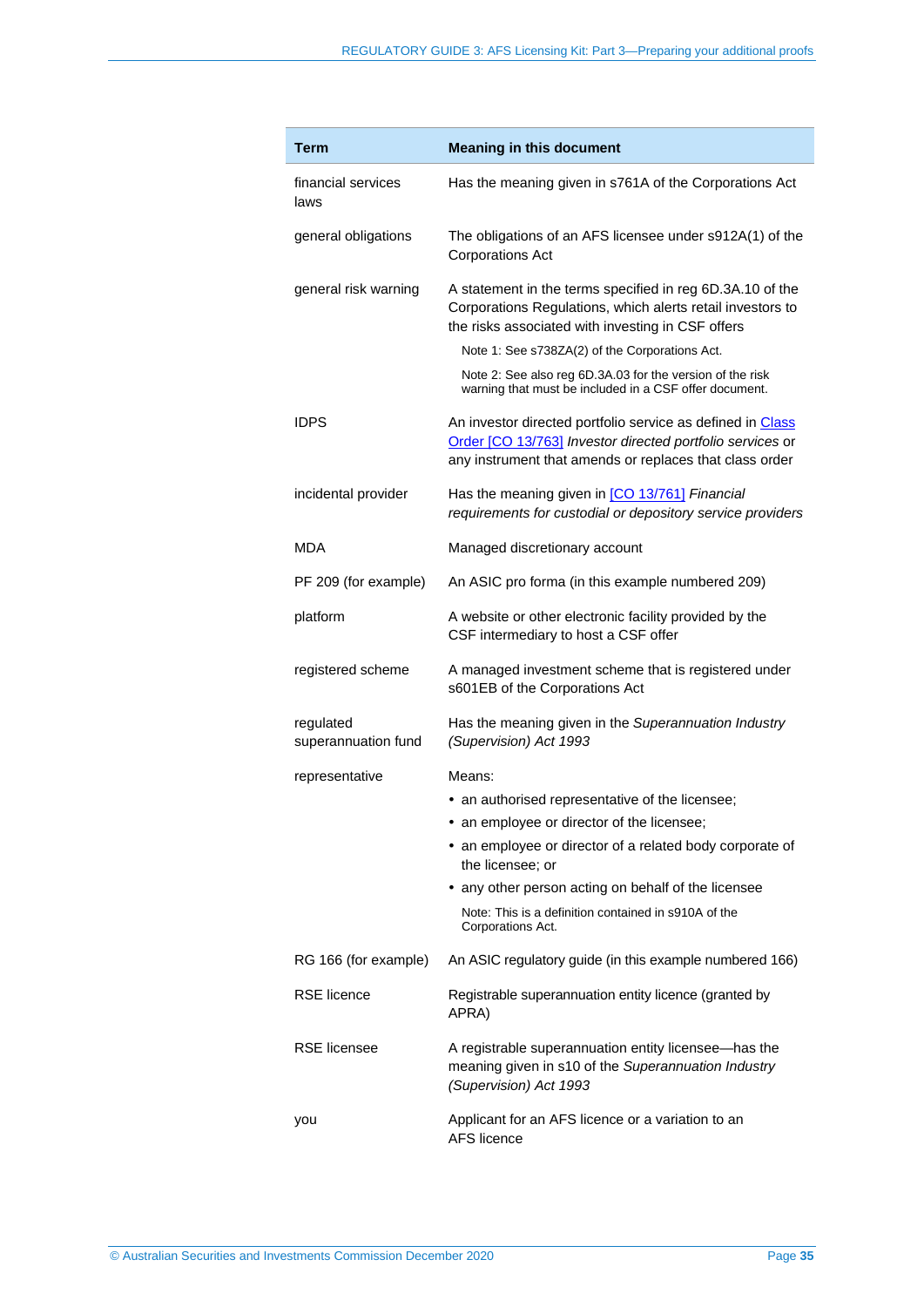# <span id="page-35-0"></span>**Related information**

### **Headnotes**

additional proofs, adequacy of resources, application form, AFS licensee, Australian financial services licence, authorisations, compensation arrangements, compliance arrangements, core proofs, dispute resolution, financial products, financial services, fit and proper, organisational competence, representatives, responsible managers, risk management, variation

#### **Legislative instruments and pro formas**

[\[CO 13/761\]](https://www.legislation.gov.au/Series/F2013L01275) *Financial requirements for custodial or depository service providers*

[ASIC Corporations \(Horse Schemes\) Instrument 2016/790](https://www.legislation.gov.au/Series/F2016L01346)

[PF 209](http://asic.gov.au/for-finance-professionals/afs-licensees/applying-for-and-managing-an-afs-licence/australian-financial-services-licence-conditions-pro-forma-209/) *Australian financial services licence conditions*

### **Regulatory guides**

[RG 1](http://asic.gov.au/regulatory-resources/find-a-document/regulatory-guides/rg-1-afs-licensing-kit-part-1-applying-for-and-varying-an-afs-licence/) *AFS Licensing Kit: Part 1—Applying for and varying an AFS licence*

[RG 2](http://www.asic.gov.au/regulatory-resources/find-a-document/regulatory-guides/rg-2-afs-licensing-kit-part-2-preparing-your-afs-licence-application/) *AFS Licensing Kit: Part 2—Preparing your AFS licence or variation application*

[RG 36](http://www.asic.gov.au/regulatory-resources/find-a-document/regulatory-guides/rg-36-licensing-financial-product-advice-and-dealing/) *Licensing: Financial product advice and dealing*

[RG 91](http://www.asic.gov.au/regulatory-resources/find-a-document/regulatory-guides/rg-91-horse-breeding-schemes-and-horse-racing-syndicates/) *Horse breeding schemes and horse racing syndicates*

[RG 104](https://asic.gov.au/regulatory-resources/find-a-document/regulatory-guides/rg-104-afs-licensing-meeting-the-general-obligations/) *AFS licensing: Meeting the general obligations*

[RG 105](https://asic.gov.au/regulatory-resources/find-a-document/regulatory-guides/rg-105-afs-licensing-organisational-competence/) *AFS licensing: Organisational competence*

[RG 126](http://www.asic.gov.au/regulatory-resources/find-a-document/regulatory-guides/rg-126-compensation-and-insurance-arrangements-for-afs-licensees/) *Compensation and insurance arrangements for AFS licensees*

[RG 146](http://www.asic.gov.au/regulatory-resources/find-a-document/regulatory-guides/rg-146-licensing-training-of-financial-product-advisers/) *Licensing: Training of financial product advisers*

[RG 165](http://www.asic.gov.au/regulatory-resources/find-a-document/regulatory-guides/rg-165-licensing-internal-and-external-dispute-resolution/) *Licensing: Internal and external dispute resolution*

[RG 166](http://www.asic.gov.au/regulatory-resources/find-a-document/regulatory-guides/rg-166-licensing-financial-requirements/) *Licensing: Financial requirements*

[RG 167](http://www.asic.gov.au/regulatory-resources/find-a-document/regulatory-guides/rg-167-licensing-discretionary-powers/) *Licensing: Discretionary powers*

[RG 175](http://www.asic.gov.au/regulatory-resources/find-a-document/regulatory-guides/rg-175-licensing-financial-product-advisers-conduct-and-disclosure/) *Licensing: Financial product advisers—Conduct and disclosure*

[RG 181](http://www.asic.gov.au/regulatory-resources/find-a-document/regulatory-guides/rg-181-licensing-managing-conflicts-of-interest/) *Licensing: Managing conflicts of interest*

[RG 261](https://asic.gov.au/regulatory-resources/find-a-document/regulatory-guides/rg-261-crowd-sourced-funding-guide-for-companies/) *Crowd-sourced funding: Guide for public companies*